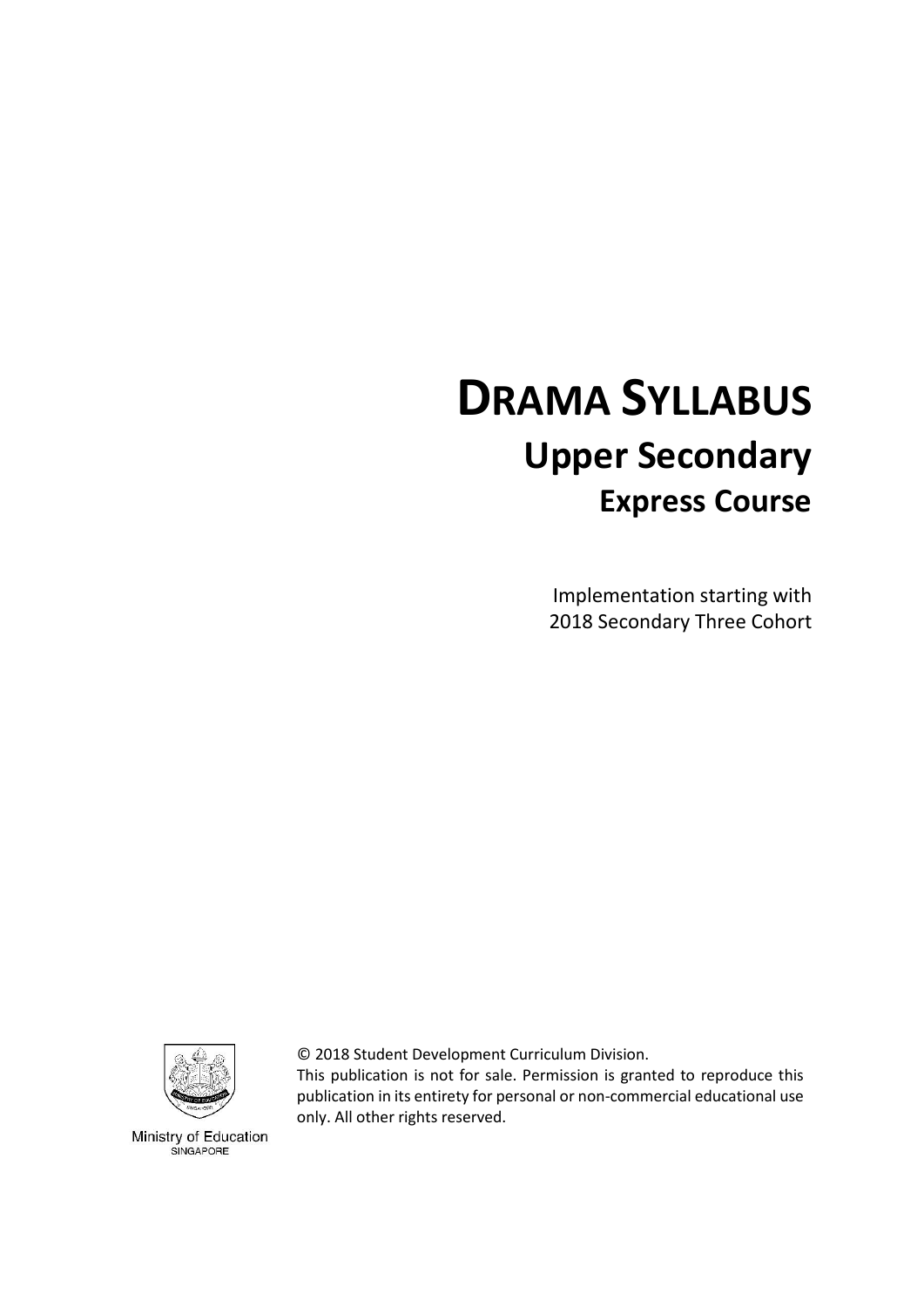# **CONTENTS**

|    |                                                                  | Page |
|----|------------------------------------------------------------------|------|
| 1. | <b>INTRODUCTION</b>                                              |      |
|    | Drama as a Discipline                                            | 3    |
|    | <b>Students as Art Makers</b><br>$\bullet$                       | 3    |
|    | • Curriculum Concept                                             | 3    |
|    | Syllabus Aims                                                    | 4    |
|    | Drama, Desired Outcomes of Education & 21st Century Competencies | 5    |
| 2. | <b>CONTENT</b>                                                   |      |
|    | Areas of Study<br>$\bullet$                                      | 10   |
|    | • Learning Outcomes and Knowledge, Skills & Values               | 11   |
| 3. | <b>PEDAGOGY</b>                                                  |      |
|    | <b>Effective Pedagogies for Learning Drama</b>                   | 16   |
|    | Principles of Teaching & Learning Drama<br>$\bullet$             | 16   |
|    | Principles of Progression                                        | 17   |
|    | <b>Pedagogical Approaches</b>                                    | 17   |
|    | Teaching & Learning Activities for Drama                         | 18   |
| 4. | <b>ASSESSMENT</b>                                                |      |
|    | Emphasis on Disciplinary Thinking & Practices of Drama           | 20   |
|    | Assessment Objectives for Formative & Summative Assessment       | 20   |
|    | Assessment Modes for School-based Assessment                     | 20   |
|    | <b>National Assessment</b>                                       | 21   |
| 5. | STUDENT WELL-BEING FOR TEACHING & LEARNING OF DRAMA              |      |
|    | Physical Well-being                                              | 22   |
|    | • Emotional Well-being                                           | 23   |
| 6. | <b>REFERENCES</b>                                                | 24   |
| 7. | <b>ACKNOWLEDGEMENT</b>                                           | 26   |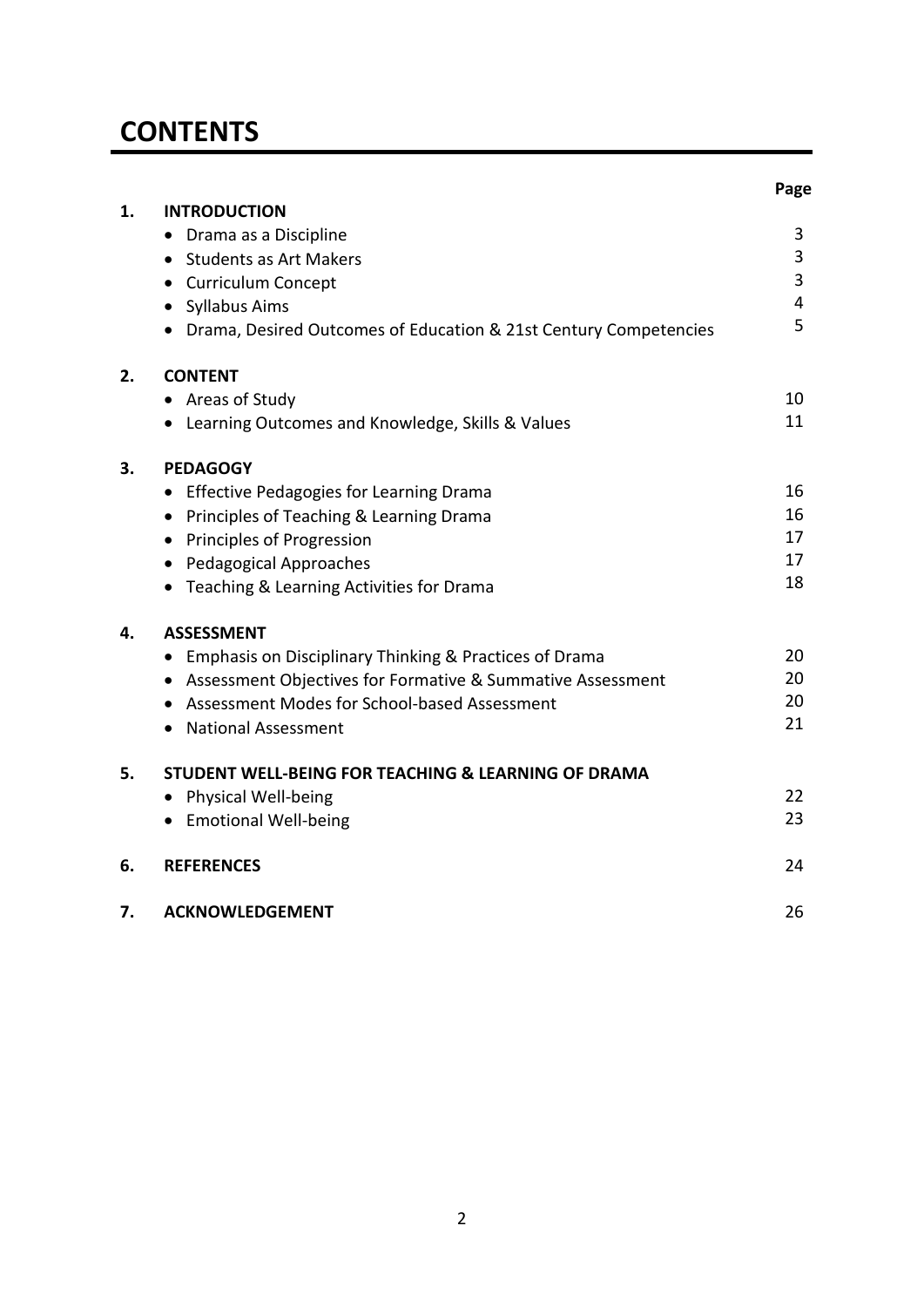# **1. INTRODUCTION**

#### <span id="page-2-0"></span>**Drama as a Discipline**

Drama is one of the oldest performing art forms known. Cultures and societies throughout time have developed their way of understanding the world and expressed their observations and feelings through drama. Therefore, drama is an exploration and expression of the human condition as people convey personal, social and cultural meanings through it. It is also a social art form that engages the physical, social, cognitive, affective and aesthetic domains in the meaning-making process as participants collectively engage in stories about human beings: our past, our present and our potential future.

#### <span id="page-2-1"></span>**Students as Art Makers**

The value of drama education is in developing students' deep understanding that meaning is socially constructed through their acquisition of disciplinary thinking and practices. Students draw on their personal experiences, observations, interpretation and analysis of stories around them to conceptualise, rehearse and reflect on their use of body, voice and other resources, and present devised or scripted dramatic material for an intended audience.

In acquiring the disciplinary thinking and practices of drama, students also engage with fictional human experiences using their imagination. Through these learning experiences, students will gain greater insights of themselves and of others in relation to their personal, social and cultural worlds. Drama also enhances students' ability to observe, appreciate, empathise, analyse, synthesise, emphasise and generate dramatic material from the intricate relationships between people, between people and ideas, and between people and their environments. Hence, the curriculum concept for drama stems from the exploration and expression of the human condition.

#### <span id="page-2-2"></span>**Curriculum Concept**

1

**Figure 1** overleaf provides an overview of the curriculum concept. The concentric circles stem from the core of the discipline in the inner circle, which focuses on exploring and expressing the human condition. The outer circle of Making, Presenting and Responding represent the inter-related domains that collectively guide the designing, facilitating and scaffolding of practice-based learning experiences<sup>1</sup>. This will enable students to develop and draw on their disciplinary thinking and practices of drama to convey personal, social and cultural meanings.

<sup>1</sup>Practice-based learning experiences refer to learner-centred, age- and ability-appropriate experiential and embodied learning opportunities. This approach is based on (i) Kolb's (1984) experiential learning cycle, which shows how experience is translated through observations and reflection into concepts, which in turn are used as guides for experimentation and application to new situations; and (ii) Kemp's (2012) work that drew on neuroscience to apply to the practices of drama/theatre practitioners to show that physical experiences of taking on, creating and presenting a role shapes conceptual thinking of how dramatic performances work.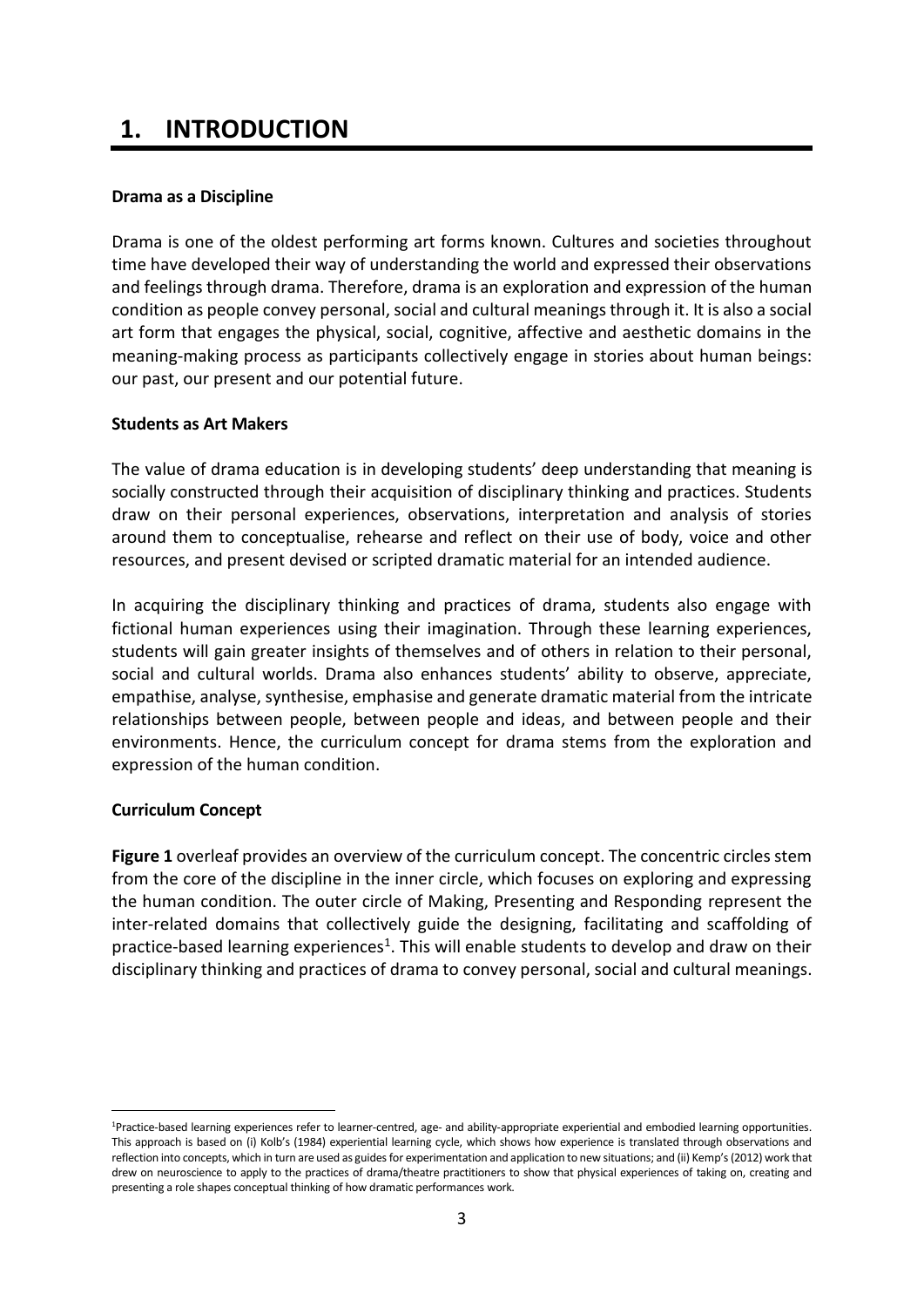#### **Figure 1: Curriculum Concept for Drama**



#### <span id="page-3-0"></span>**Syllabus Aims**

This syllabus aims to nurture students' outlook and dispositions as part of holistic education and develop an informed appreciation of drama. The knowledge, skills and understanding will also provide students with the foundation to continue with their post-secondary study of Drama if they choose to.

The aims of the Drama syllabus are to:

- a. develop students' understanding of the human condition to convey personal, social and cultural meanings through drama;
- b. develop students' appreciation of the value of, and enjoyment of drama;
- c. enable personal engagement with drama presentations, drawing connections between the self and society;
- d. enable collaboration with one another, valuing individual and group contributions towards shared goals that are part of the drama practice;
- e. facilitate the creation and communication of ideas, thoughts and feelings through dramatic presentations that are meaningful to themselves and the intended audience; and
- f. facilitate the investigation, analysis and evaluation of their own drama work and that of others in order to develop their critical and inventive thinking.

Syllabus aims (a) and (b) endeavour to nurture students' intrinsic understanding, appreciation and enjoyment of the art form that will complement their holistic education.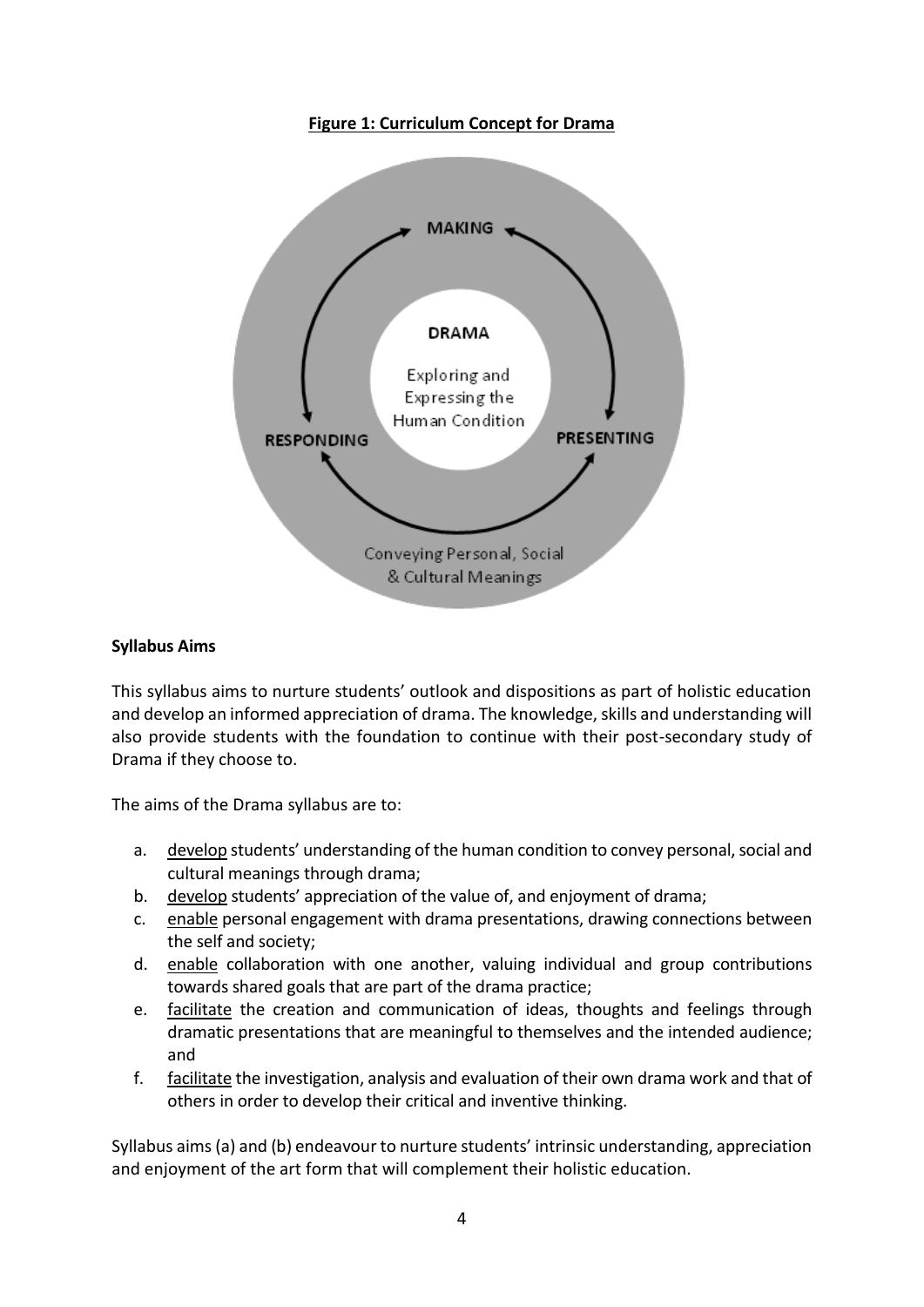Syllabus aims (c) and (d) focus on developing students' intra-personal understanding and inter-personal skills to communicate and collaborate well with one another towards a collective venture. A better understanding of the self and learning of collaborative skills are an important and inherent part of the disciplinary thinking and practices of Drama.

Syllabus aims (e) and (f) focus on the set of knowledge, skills and understanding that students will acquire by the end of the course.

#### <span id="page-4-0"></span>**Drama, Desired Outcomes of Education & 21st Century Competencies**

The Desired Outcomes of Education (DOE) are attributes that educators aspire for every student in our schools to possess upon the completion of his/her formal education. A purposeful study of Drama provides opportunities for these overarching educational outcomes to be achieved. The syllabus aims presented in the earlier section express the aspiration for Drama to enable students to have the following attributes upon completion of their formal education. He/She should be a/an:

- **confident person** who has a strong sense of right and wrong, is adaptable and resilient, knows himself/herself, is discerning in judgement, thinks independently and critically, and communicates effectively;
- **self-directed learner** who questions, reflects, perseveres and takes responsibility for his/her own learning;
- **• active contributor** who is able to work effectively in teams, is innovative, exercises initiative, takes calculated risks and strives for excellence; and
- **concerned citizen** who is rooted to Singapore, has a strong sense of civic responsibility, is informed about Singapore and the world, and takes an active part in bettering the lives of others around him/her.

In today's world, personal, social and cultural issues are complex and interconnected. Students need to acquire transferable knowledge and skills for future work and living, and more fundamentally, for effective citizenry. The learning of Drama inherently contributes to the development of 21st Century Competencies (21CC) such as Civic Literacy, Global Awareness and Cross-cultural Skills; Critical and Inventive Thinking; and Communication, Collaboration and Information Skills. For instance, learning about drama could involve students considering a social group's stories and concerns through interviewing members of their immediate community. It is an opportunity for students to appreciate different cultures and religions as they gather multiple perspectives to better understand the complexity of personal, social and cultural issues. In the development of their drama work, students will exercise their critical and inventive thinking as they work in groups to develop and confidently present a performance that can entertain, educate and encourage the audience to dialogue on relevant issues. Such a process will help our students develop into confident persons, concerned citizens, self-directed learners and active contributors when they work independently or in groups.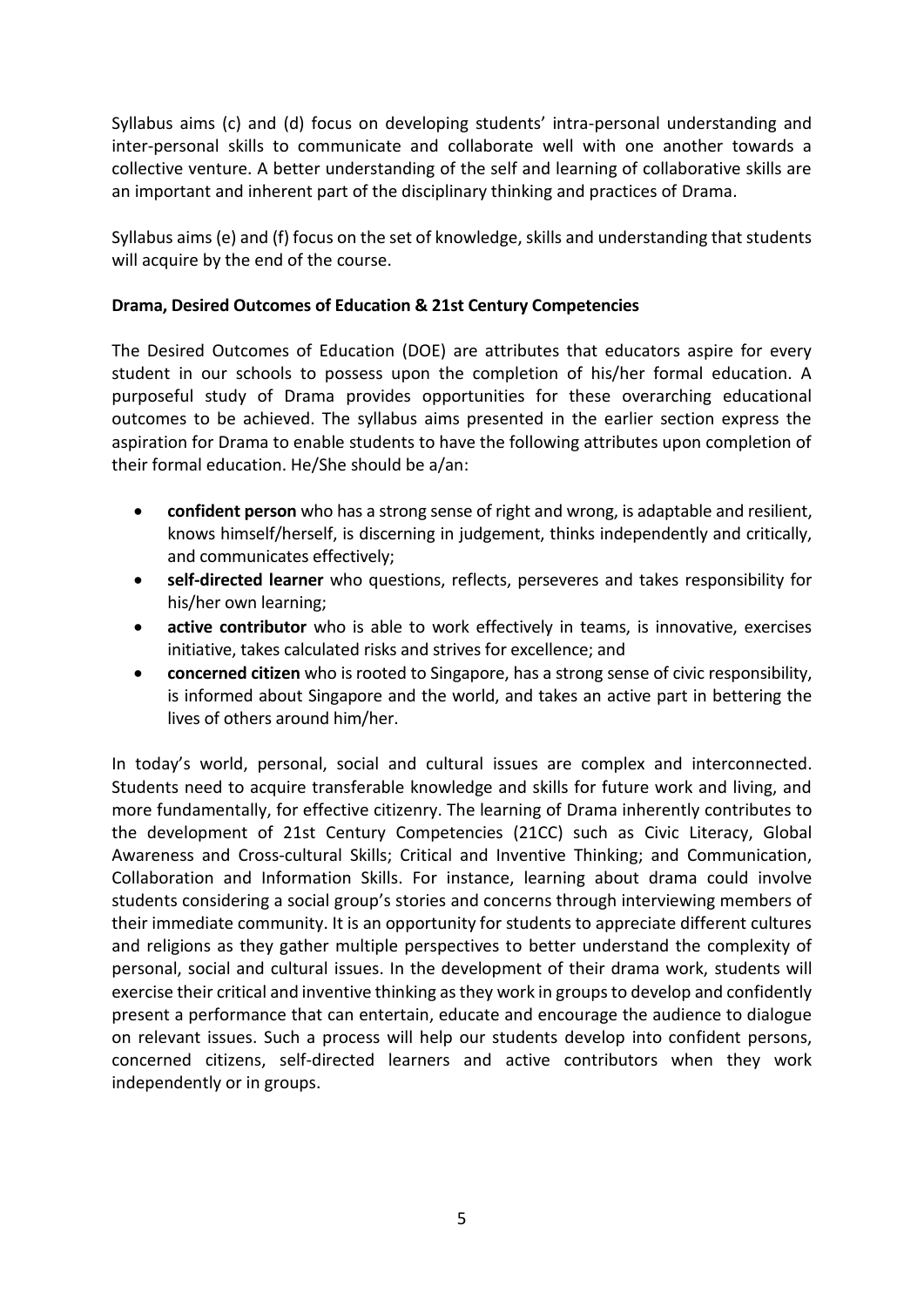#### Drama & 21st Century Competencies

1

The value in the study of Drama is the students' deep understanding that meaning is socially constructed. With this understanding, they will be more able to effectively communicate to an intended audience. Students acquire such an understanding through enquiry-based<sup>2</sup> and reflective learning, which are guided by the learning domains of Making, Presenting and Responding.

As part of the holistic development of the child, the learning of Drama presents opportunities to develop the emerging 21st Century Competencies (21CC) of Civic Literacy, Global Awareness and Cross-cultural Skills (CGC); Critical and Inventive Thinking (CIT); and Communication, Collaboration and Information Skills (CCI)*.*

For illustration, the following learning opportunities in **Table 1** are based on the group performance task of devising and performing a 12-minute documentary drama based on the life of a historical figure or event in Singapore.

| <b>Standards</b>                                                                                                                     | <b>Benchmarks by End of S4/S5</b>                                                                                                                                                                                                                                                                                                                                                                        | <b>Learning Opportunities in Drama</b>                                                                                                                                                                                                                                                                                                                                                                                                                                                         |
|--------------------------------------------------------------------------------------------------------------------------------------|----------------------------------------------------------------------------------------------------------------------------------------------------------------------------------------------------------------------------------------------------------------------------------------------------------------------------------------------------------------------------------------------------------|------------------------------------------------------------------------------------------------------------------------------------------------------------------------------------------------------------------------------------------------------------------------------------------------------------------------------------------------------------------------------------------------------------------------------------------------------------------------------------------------|
|                                                                                                                                      | Civic Literacy, Global Awareness and Cross-cultural Skills (CGC)                                                                                                                                                                                                                                                                                                                                         |                                                                                                                                                                                                                                                                                                                                                                                                                                                                                                |
| CGC <sub>1</sub><br>οf<br>Aware<br>community and<br>national issues<br>and plays a part<br>to improve the<br>community and<br>nation | The student is able to<br>discuss issues that affect<br>culture,<br>the<br>socio-<br>economic<br>development,<br>governance, future<br>and<br>identity of Singapore, and<br>use evidence to support<br>his/her viewpoints.<br>The student is able, with<br>$\bullet$<br>plan<br>to<br>and<br>support,<br>school<br>organise<br>and<br>community<br>activities/programmes<br>to<br>address social issues. | Explore, discuss and synthesise the<br>$\bullet$<br>personal, social, cultural, historical<br>and geographical contexts<br>and<br>issues surrounding the life of a<br>figure<br>historical<br>or<br>event<br>in<br>Singapore or beyond to inform the<br>drama work.<br>Investigate<br>the<br>community's<br>$\bullet$<br>existing concerns in our society with<br>a focus on drawing their attention<br>to and inviting dialogue on relevant<br>social issues brought up by the<br>drama work. |
| CGC <sub>2</sub><br>Aware of global<br>issues<br>and<br>trends                                                                       | The student is able to<br>$\bullet$<br>demonstrate awareness of<br>how global issues impact<br>relations between various<br>countries.                                                                                                                                                                                                                                                                   | Explore the implications for<br>$\bullet$<br>Singapore and its relationships<br>with other countries as a result of<br>decisions made by the historical<br>figure, or as a result of significant<br>moments of the historical event.                                                                                                                                                                                                                                                           |
| CGC <sub>3</sub>                                                                                                                     | student<br>is<br>able<br>The<br>to<br>demonstrate<br>appropriate                                                                                                                                                                                                                                                                                                                                         | Work in pairs or groups to collect<br>$\bullet$<br>data about the target audience to                                                                                                                                                                                                                                                                                                                                                                                                           |

#### **Table 1: Learning Opportunities in Drama Based on Standards and Benchmarks for the Emerging 21CC**

<sup>&</sup>lt;sup>2</sup>The enquiry approach to learning Drama is similar to qualitative research methodology (Norris, 2010; Henry, 2010; and Fitzpatrick & Rubie-Davies, 2013) and scientific enquiry (Warner, 2013).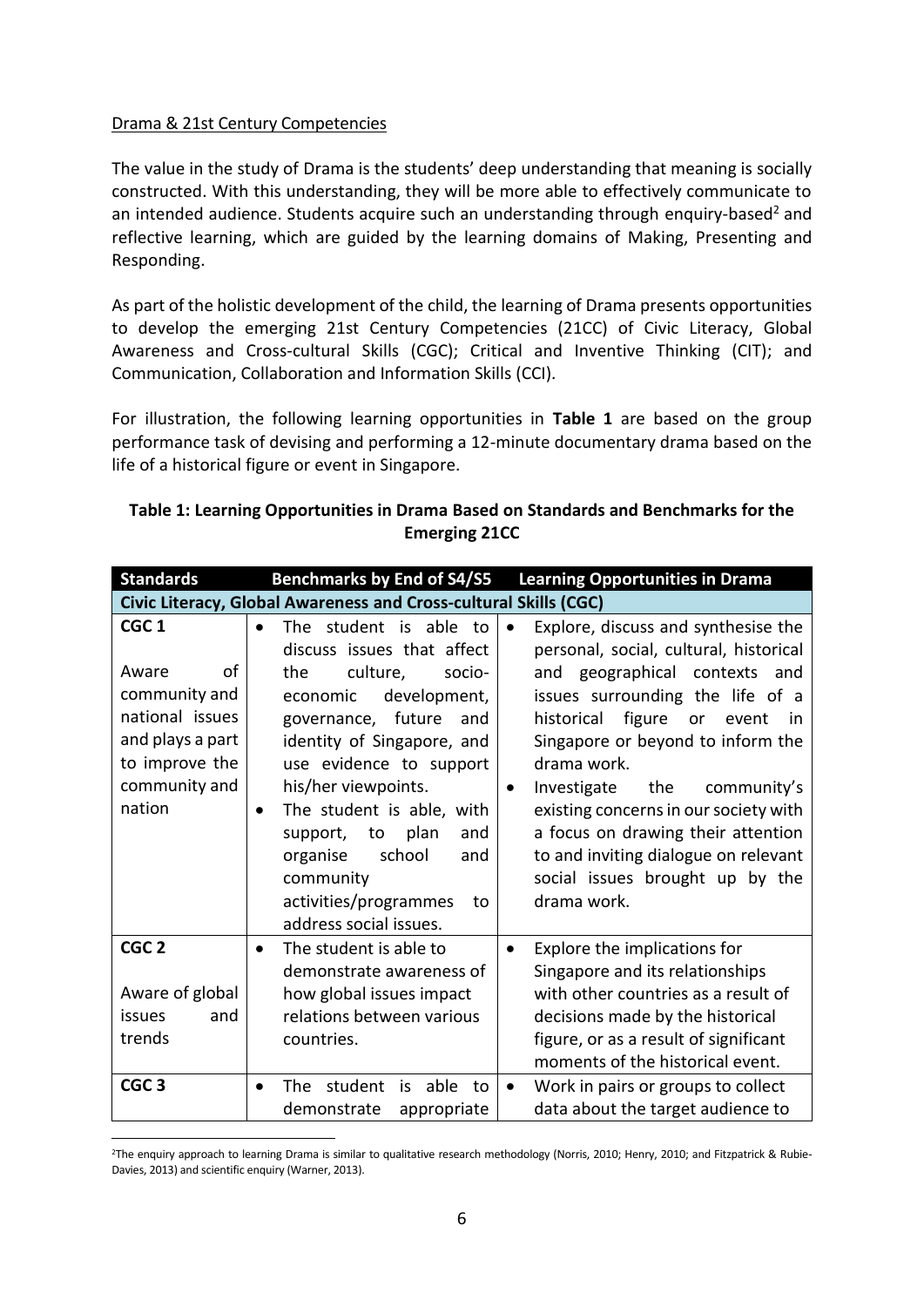| <b>Standards</b>                                                                                    | <b>Benchmarks by End of S4/S5</b>                                                                                                                                                                                                                                                                                                                                                                                               | <b>Learning Opportunities in Drama</b>                                                                                                                                                                                                                                                                                                                                                                                                                                                                                                                                                                          |
|-----------------------------------------------------------------------------------------------------|---------------------------------------------------------------------------------------------------------------------------------------------------------------------------------------------------------------------------------------------------------------------------------------------------------------------------------------------------------------------------------------------------------------------------------|-----------------------------------------------------------------------------------------------------------------------------------------------------------------------------------------------------------------------------------------------------------------------------------------------------------------------------------------------------------------------------------------------------------------------------------------------------------------------------------------------------------------------------------------------------------------------------------------------------------------|
| Displays socio-<br>cultural<br>and<br>religious<br>sensitivity and<br>awareness                     | skills<br>and<br>behaviour to<br>work together with people<br>from a diverse range of<br>socio-cultural and religious<br>backgrounds within<br>and<br>beyond Singapore.<br>The student is able to<br>contribute to promoting<br>Singapore's<br>social<br>cohesion.                                                                                                                                                              | understand their perceptions,<br>concerns and views on social issues<br>to inform the themes of the drama<br>work to meaningfully engage the<br>audience.<br>Appreciate different cultures and<br>behaviour<br>human<br>through<br>examining the variety of human<br>relationships, real and/or imagined,<br>different<br>social,<br>cultural,<br>in<br>historical and geographical contexts<br>as part of the exploration of the<br>stimulus and/or texts.                                                                                                                                                     |
|                                                                                                     | <b>Critical and Inventive Thinking (CIT)</b>                                                                                                                                                                                                                                                                                                                                                                                    |                                                                                                                                                                                                                                                                                                                                                                                                                                                                                                                                                                                                                 |
| CIT <sub>1</sub><br>Explores<br>possibilities<br>and generates<br>ideas                             | The student is able to<br>generate ideas and explore<br>different pathways that<br>lead to solutions.                                                                                                                                                                                                                                                                                                                           | Work individually and<br>$\bullet$<br>collaboratively to explore a range<br>of situations, roles and<br>relationships from stimulus and/or<br>text; foresee audience's interest<br>and reactions, and make<br>adjustments to the drama work to<br>achieve intended purposes (e.g.,<br>one of the purposes can be<br>educating the audience about the<br>historical figure or events).                                                                                                                                                                                                                           |
| CIT <sub>2</sub><br>Exercises<br>sound<br>reasoning,<br>decision-<br>making<br>and<br>metacognition | The student is able to use<br>$\bullet$<br>evidence and adopt<br>different viewpoints to<br>explain his/her reasoning<br>and decisions, having<br>considered the<br>implications of the<br>relationship among<br>different viewpoints.<br>The student is able to<br>$\bullet$<br>suspend judgement,<br>reassess conclusions and<br>consider alternatives to<br>refine his/her thoughts,<br>attitudes, behaviour and<br>actions. | Reflect upon and assess<br>$\bullet$<br>individual's and others' drama<br>work based on interpretation and<br>analysis of the intent of and<br>effectiveness of the drama work.<br>Present a personal point of view<br>that is grounded in values and<br>based on sound and balanced<br>interpretation of the available<br>information.<br>Examine multiple perspectives and<br>٠<br>interpretation of the stimuli, text<br>and performances. Reassess<br>personal attitudes towards the<br>themes and issues inherent in the<br>drama work, and engage with<br>alternative views by peers and the<br>audience. |

X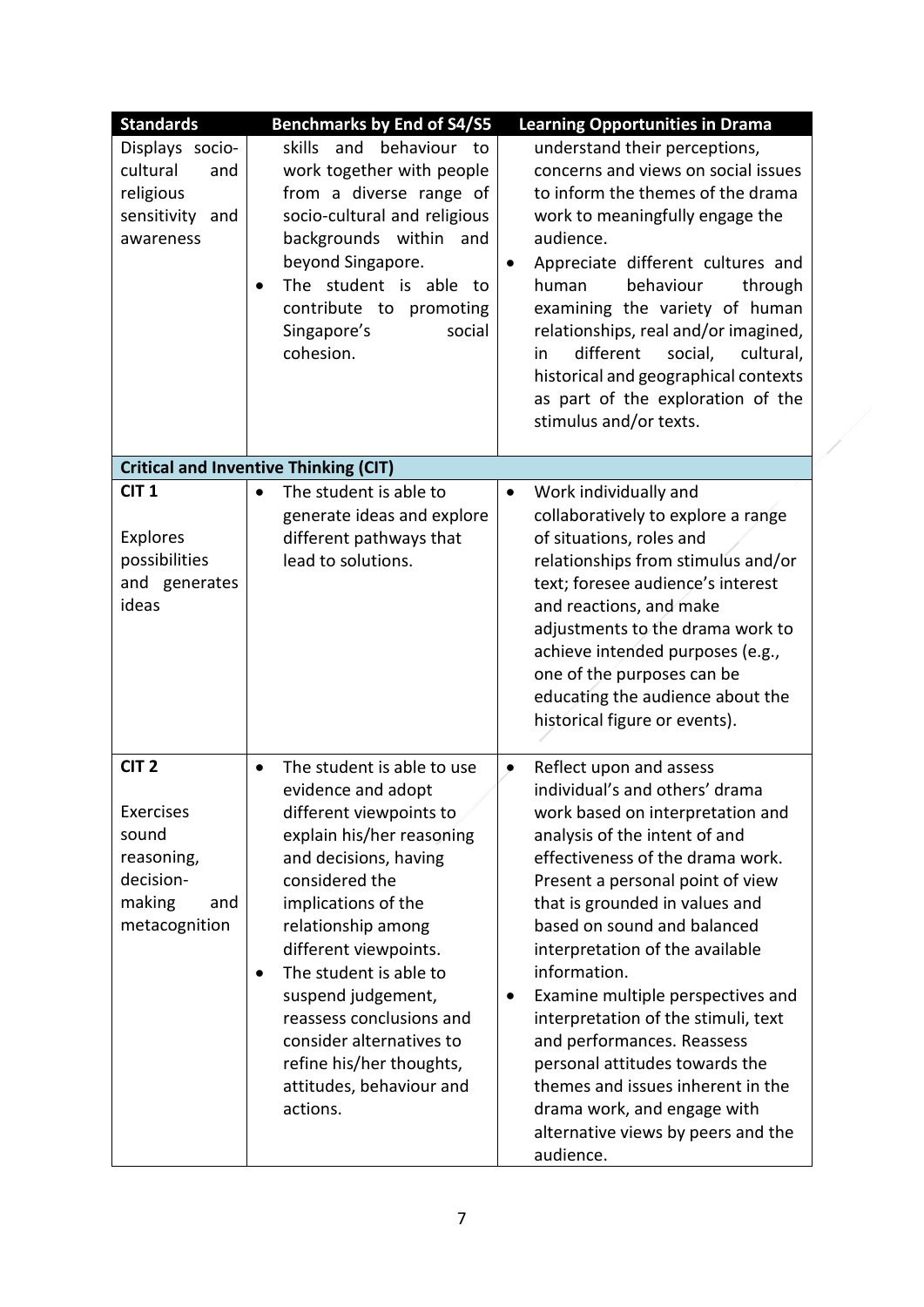| <b>Standards</b>  | <b>Benchmarks by End of S4/S5</b>                                | <b>Learning Opportunities in Drama</b>          |
|-------------------|------------------------------------------------------------------|-------------------------------------------------|
| CIT <sub>3</sub>  | The student is able to                                           | Analytically unpack the elements,<br>$\bullet$  |
|                   | identify essential elements                                      | conventions and style of                        |
| <b>Manages</b>    | of complex tasks, stay                                           | performances, analyse each                      |
| complexities      | focused on them, take on                                         | component and draw out their                    |
| and               | diverse roles and                                                | inter-connectedness in order to                 |
| ambiguities       | persevere when he/she                                            | pinpoint how to improve the work                |
|                   | encounters difficulties and                                      | processes and/or the drama                      |
|                   | unexpected challenges.                                           | performance.                                    |
|                   | The student is able to                                           | Incorporate feedback and<br>$\bullet$           |
|                   | manage uncertainty and                                           | responses from teachers, peers                  |
|                   | adapt to diverse demands                                         | and formal audience of their drama              |
|                   | and challenges in new and                                        | work and respond to the                         |
|                   | unfamiliar contexts.                                             | challenges and questions in                     |
|                   |                                                                  | refining their drama work.                      |
|                   |                                                                  |                                                 |
|                   | <b>Communication, Collaboration and Information Skills (CCI)</b> |                                                 |
| CCI <sub>1</sub>  | The student is able to<br>$\bullet$                              | Present a summary of findings<br>$\bullet$      |
|                   | convey complex                                                   | about the historical event/person               |
| Communicates      | information and ideas                                            | in a performance, using suitable                |
| and               | coherently and clearly to                                        | combinations of Fundamentals of                 |
| collaborates      | create impact for specific                                       | Drama and expressive skills that                |
| effectively       | purposes and contexts.                                           | would interest the intended                     |
|                   | The student is able to<br>٠                                      | audience of the work.                           |
|                   | interact with others to                                          | Work in pairs or groups to present<br>$\bullet$ |
|                   | construct knowledge and                                          | their findings and ideas through                |
|                   | new understandings and                                           | dramatic presentations based on                 |
|                   | ideas.                                                           | knowledge informed by an                        |
|                   | The student is able to                                           | investigation and understanding of              |
|                   | reflect on and modify                                            | issues.                                         |
|                   | his/her working                                                  | Reflect upon the work processes<br>$\bullet$    |
|                   | relationships and role in                                        | during the research/brainstorming,              |
|                   | contributing to the group's                                      | rehearsal and presentation phases               |
|                   | goals, as determined                                             | of the performance task with a                  |
|                   | collectively by its                                              | focus on how the team has                       |
|                   | members.                                                         | incorporated everyone's views and               |
|                   |                                                                  | inputs, resolved differences and                |
|                   |                                                                  | achieved consensus for the group                |
|                   |                                                                  | task.                                           |
| CCI <sub>2</sub>  | The student is able to<br>$\bullet$                              | Examine and make selective use of<br>$\bullet$  |
|                   | refine search results,                                           | information obtained from                       |
| Manages,          | organise information                                             | different sources, both primary and             |
| creates<br>and    | systematically and manage                                        | secondary, to inform the drama                  |
| shares<br>digital | information sensitively,                                         | work during the ideation, forming               |
| information       | while abiding by copyright                                       | and consolidation phase of the                  |
| thoughtfully,     | regulations and minimising                                       | performance task.                               |

 $\sqrt{2}$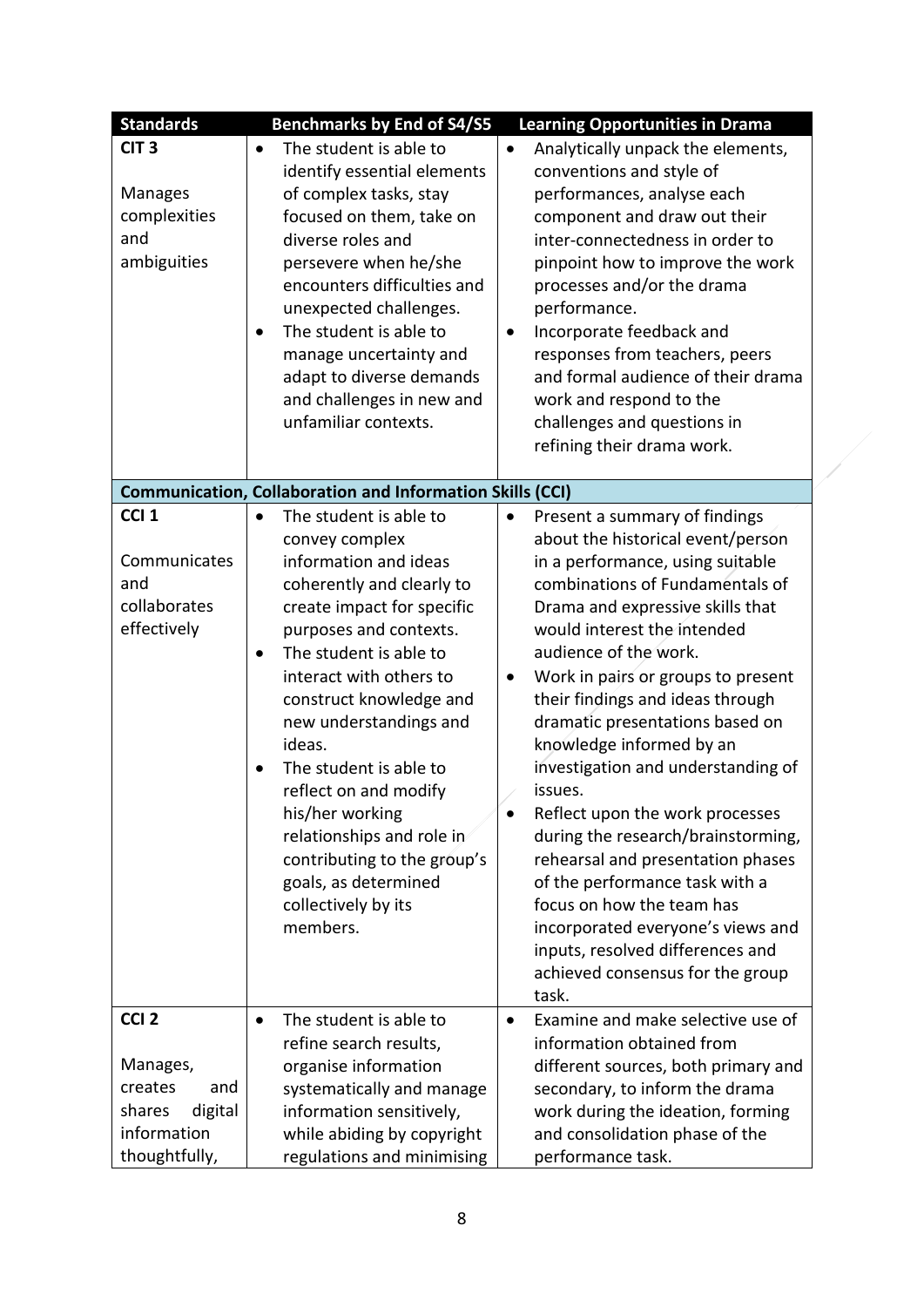| <b>Standards</b>                | <b>Benchmarks by End of S4/S5</b>                                                                                                                                                                                                                                                                                                                                                                                                                        | <b>Learning Opportunities in Drama</b>                                                                                                                                                                                                                                                                                                                                                                                                                                                                                                                                                                                                                                                                                |
|---------------------------------|----------------------------------------------------------------------------------------------------------------------------------------------------------------------------------------------------------------------------------------------------------------------------------------------------------------------------------------------------------------------------------------------------------------------------------------------------------|-----------------------------------------------------------------------------------------------------------------------------------------------------------------------------------------------------------------------------------------------------------------------------------------------------------------------------------------------------------------------------------------------------------------------------------------------------------------------------------------------------------------------------------------------------------------------------------------------------------------------------------------------------------------------------------------------------------------------|
| ethically<br>and<br>responsibly | security risks in the<br>handling of information.<br>The student is able to<br>verify the accuracy,<br>credibility and currency of<br>information across<br>multiple sources.<br>The student is able to<br>contribute actively and<br>value-add to the<br>information pool in an<br>online community while<br>observing proper<br>etiquette.<br>The student is able to<br>project a positive online<br>presence and manage<br>his/her online reputation. | Examine the sources of data<br>$\bullet$<br>obtained during the research on<br>issues or themes by comparing<br>with other sources (i.e., interviews,<br>history textbooks, archives, etc.).<br>Locate, distil and ethically share<br>$\bullet$<br>information found online about the<br>historical person and relevant<br>events using the suitable online<br>media platforms to document the<br>work to be shared with the class<br>and community.<br>Create and upkeep a truthful<br>٠<br>online profile that identifies the<br>student as the researcher, and<br>proper referencing are kept to<br>honour intellectual property rights<br>of playwrights and the primary and<br>secondary sources of information. |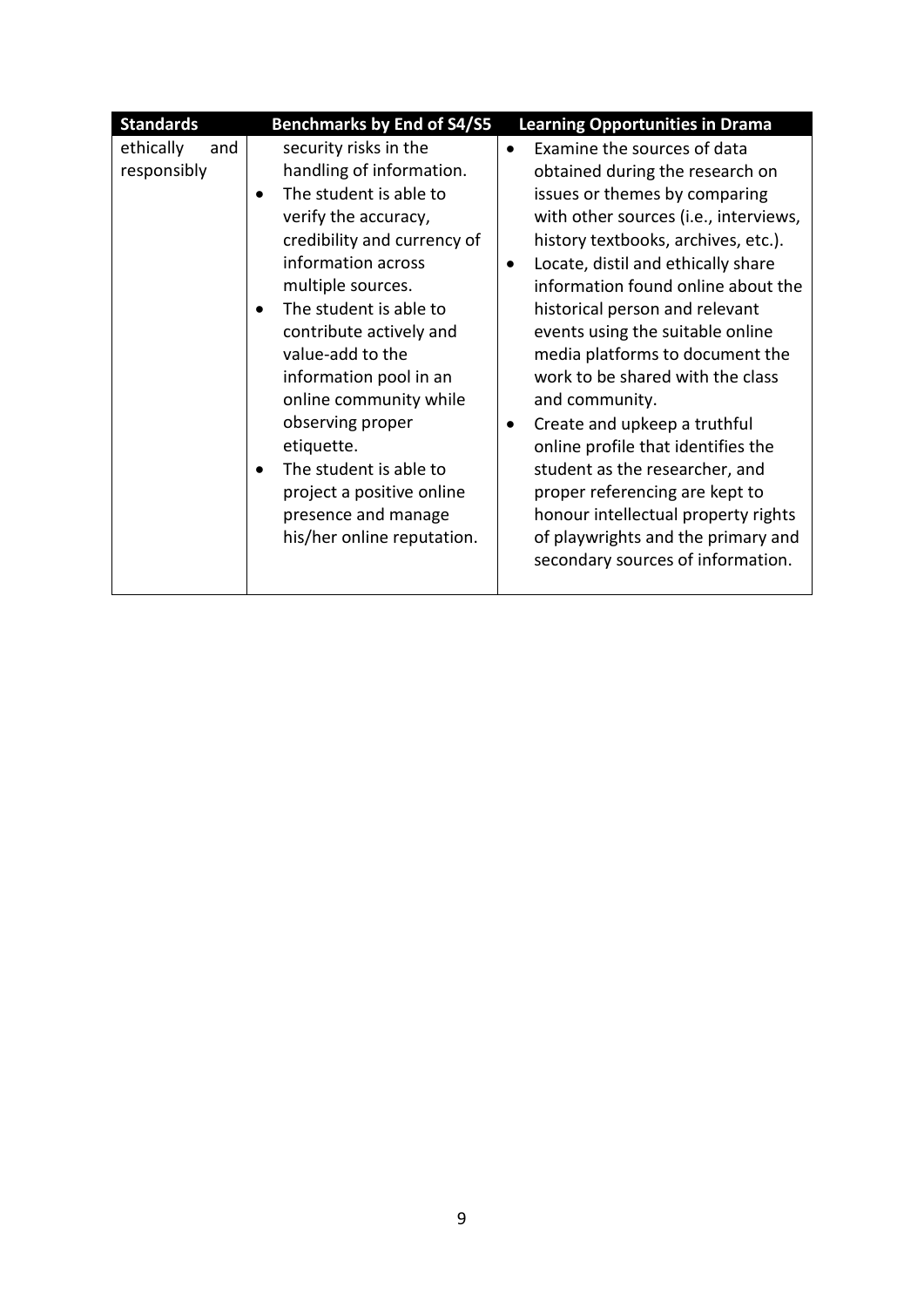# **2. CONTENT**

The content for the Drama syllabus prescribes essential coverage while allowing teachers to exercise their professional judgement to customise the learning experiences for the students. Teachers need to keep in mind that the focus of the syllabus is on transferring working knowledge of the content (i.e., knowing what, knowing how to, and knowing when to apply) to empower the students as art makers.

#### <span id="page-9-0"></span>**Areas of Study**

The Drama syllabus provides the foundation for disciplinary thinking and practices of the art form. The stories or the personal, social and cultural worlds that the students explore and express will form the context for their application.

In the teaching and learning of Drama, the four Areas of Study (AoS), i.e., Fundamentals of Drama, Making, Presenting and Responding, are to be taught in an integrated manner. At the core is the Fundamentals of Drama on which Making, Presenting and Responding are built upon. They are interrelated in nature and are illustrated in **Figure 2**.

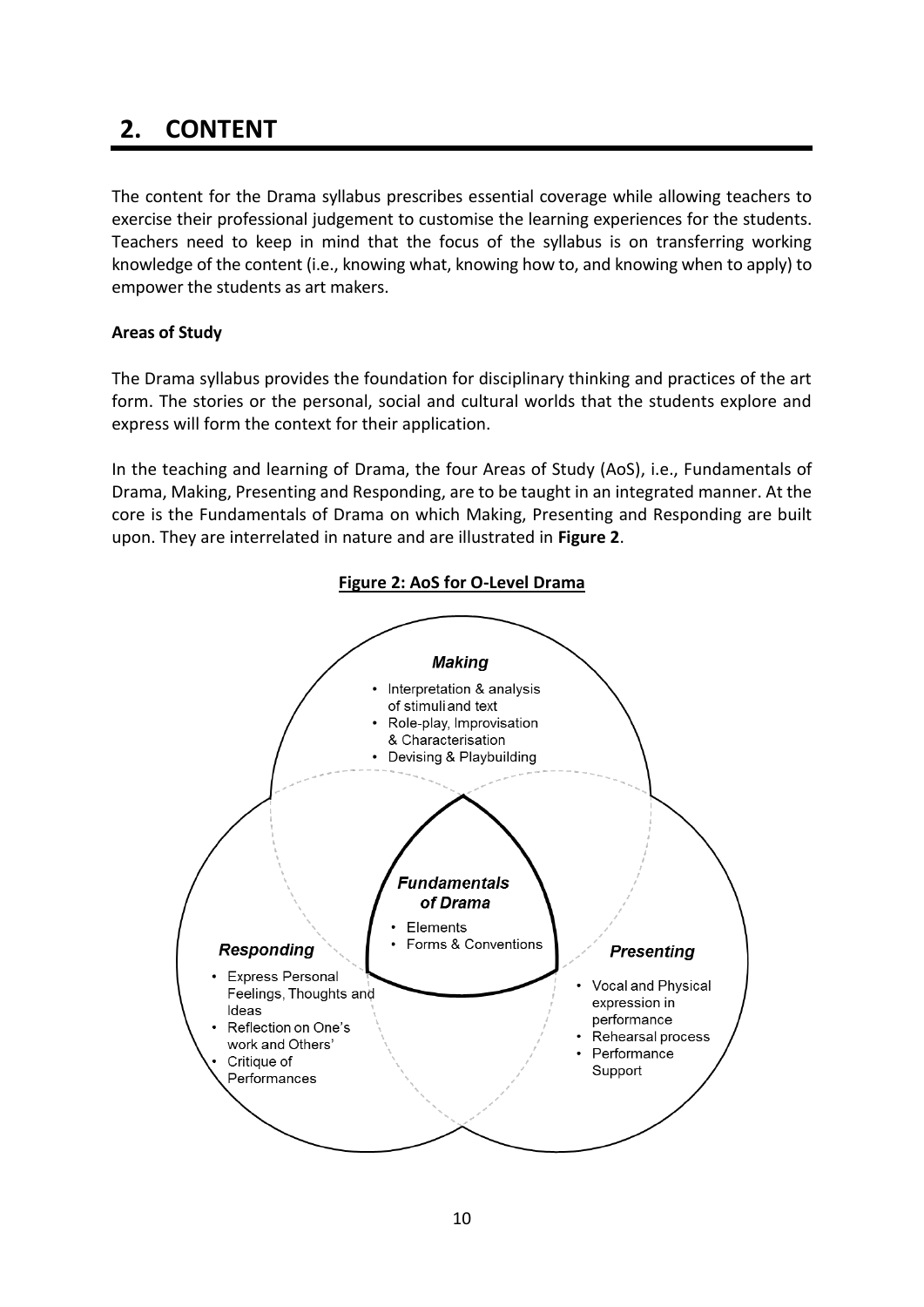<span id="page-10-0"></span>**Table 2** summarises the requisite content of the syllabus.

#### **Table 2: Summary of Baseline Content for the O-Level Drama Syllabus**

|                                                                                      | <b>Fundamentals of Drama</b>                                                           |                                  |  |  |  |  |  |  |
|--------------------------------------------------------------------------------------|----------------------------------------------------------------------------------------|----------------------------------|--|--|--|--|--|--|
| <b>Elements of Drama:</b>                                                            |                                                                                        |                                  |  |  |  |  |  |  |
| The human context (Situations/Roles/Relationships)                                   |                                                                                        |                                  |  |  |  |  |  |  |
|                                                                                      | Dramatic tensions (Task/Relationship/Suspense/Surprise)                                |                                  |  |  |  |  |  |  |
| Focus<br>٠                                                                           |                                                                                        |                                  |  |  |  |  |  |  |
| Place/Time/Language/Movement/Mood/Symbols                                            |                                                                                        |                                  |  |  |  |  |  |  |
| Dramatic meaning<br>$\bullet$                                                        |                                                                                        |                                  |  |  |  |  |  |  |
| <b>Main Form: Realism/Naturalism</b>                                                 |                                                                                        |                                  |  |  |  |  |  |  |
| <b>Learning Focus 1</b>                                                              |                                                                                        |                                  |  |  |  |  |  |  |
|                                                                                      | Developing and performing believable situations, roles and relationships for realistic |                                  |  |  |  |  |  |  |
| presentation of human and human interaction.                                         |                                                                                        |                                  |  |  |  |  |  |  |
| <b>Learning Focus 2</b>                                                              |                                                                                        |                                  |  |  |  |  |  |  |
|                                                                                      | Varying the realistic portrayal of human and human interaction for dramatic effect.    |                                  |  |  |  |  |  |  |
| <b>Conventions:</b>                                                                  |                                                                                        |                                  |  |  |  |  |  |  |
|                                                                                      | Circle of Life, Cross-cutting, Flashback/Flash-forward, Marking the Moment, Narration, |                                  |  |  |  |  |  |  |
| Tableau                                                                              |                                                                                        |                                  |  |  |  |  |  |  |
| <b>Making</b>                                                                        | <b>Presenting</b>                                                                      | <b>Responding</b>                |  |  |  |  |  |  |
| Interpretation and<br>$\bullet$                                                      | Physical<br>Vocal<br>and<br>$\bullet$                                                  | Personal<br>Express<br>$\bullet$ |  |  |  |  |  |  |
| Analysis of Stimuli and                                                              | Expression<br>in                                                                       | Feelings, Thoughts and           |  |  |  |  |  |  |
| Text                                                                                 | Performance<br>Ideas                                                                   |                                  |  |  |  |  |  |  |
| Role-play, Improvisation                                                             | <b>Rehearsal Process</b><br>Reflection on One's Work<br>$\bullet$                      |                                  |  |  |  |  |  |  |
| and Characterisation<br>and Others'<br>Performance Support <sup>3</sup><br>$\bullet$ |                                                                                        |                                  |  |  |  |  |  |  |
| Devising and                                                                         | Critique of Performances                                                               |                                  |  |  |  |  |  |  |
| Playbuilding                                                                         |                                                                                        |                                  |  |  |  |  |  |  |

#### **Learning Outcomes and Knowledge, Skills & Values**

1

The learning experiences are designed with the Areas of Study (AoS) in mind. Through effective teaching and learning of the inter-related AoS, students will be expected to attain the eight Learning Outcomes (LOs) by the end of the course of study. Mapped from the revised Bloom's Taxonomy<sup>4</sup>, the specific Knowledge, Skills and Values (KSVs) are to be taught so that students will be able to achieve the LOs.

An overview of the connections between AoS, LOs and KSVs is shown in **Figure 3**.

To further illustrate how the AoS, LOs and KSVs are inter-related and to guide teachers to plan instructional programmes, the connections between them are presented in **Chart 1** from pages 16 to 18 where the requisite KSVs are further explained.

<sup>&</sup>lt;sup>3</sup> Performance support refers to the use of simple props, sets and costumes to enhance students' performances.

<sup>4</sup> Anderson, L.W. (Ed.), Krathwohl, D.R. (Ed.), Airasian, P.W., Cruikshank, K.A., Mayer, R.E., Pintrich, P.R., Raths, J., & Wittrock, M.C. (2001). *A taxonomy for learning, teaching, and assessing: A revision of Bloom's Taxonomy of Educational Objectives* (Complete edition). New York: Longman.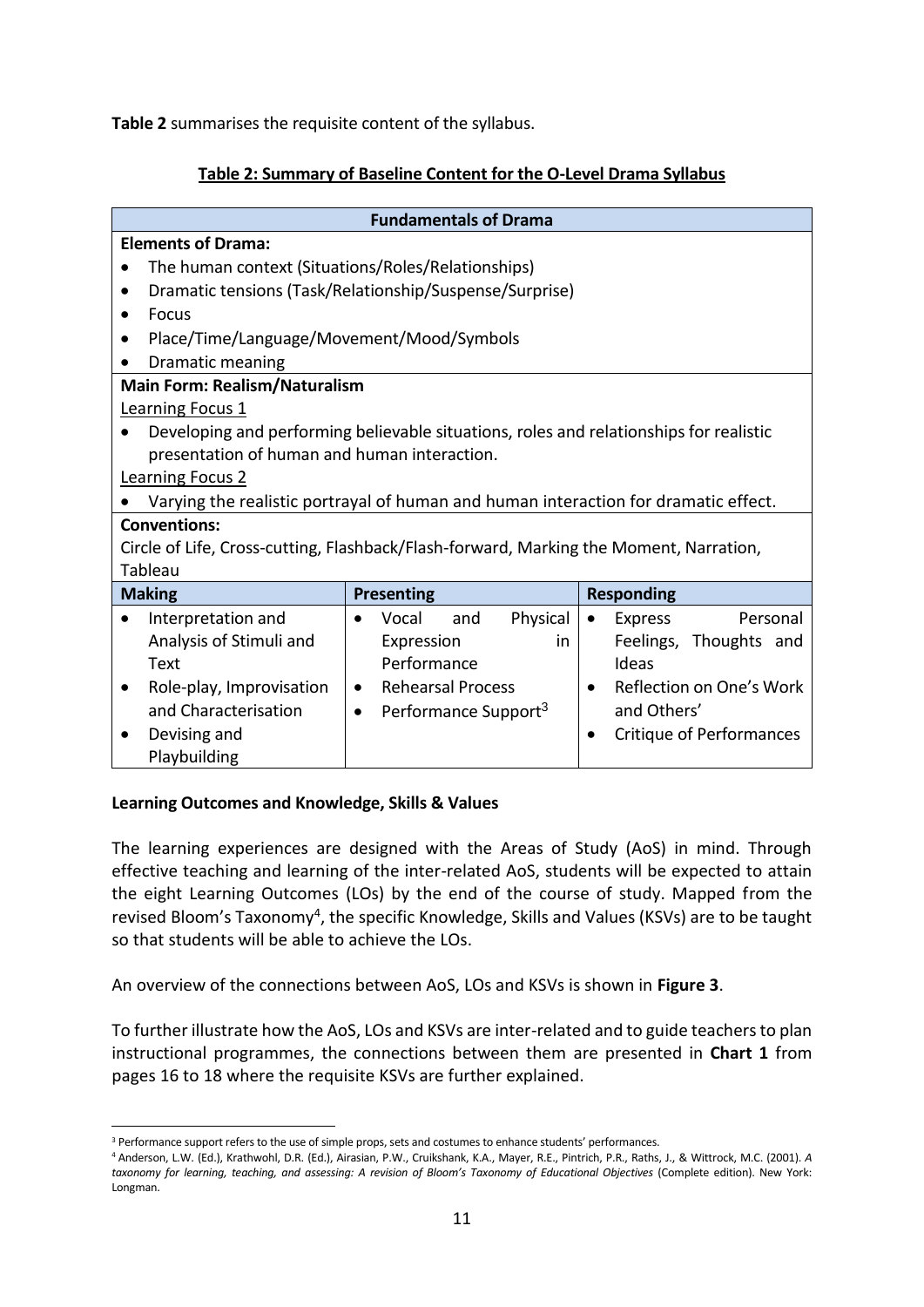#### **Figure 3: Overview of Connections Between AoS, LOs & KSVs**



*\*LOs and KSVs that are italicised will be assessed formatively as they are important for students to learn as part of their acquisition of disciplinary thinking and practice of Drama.*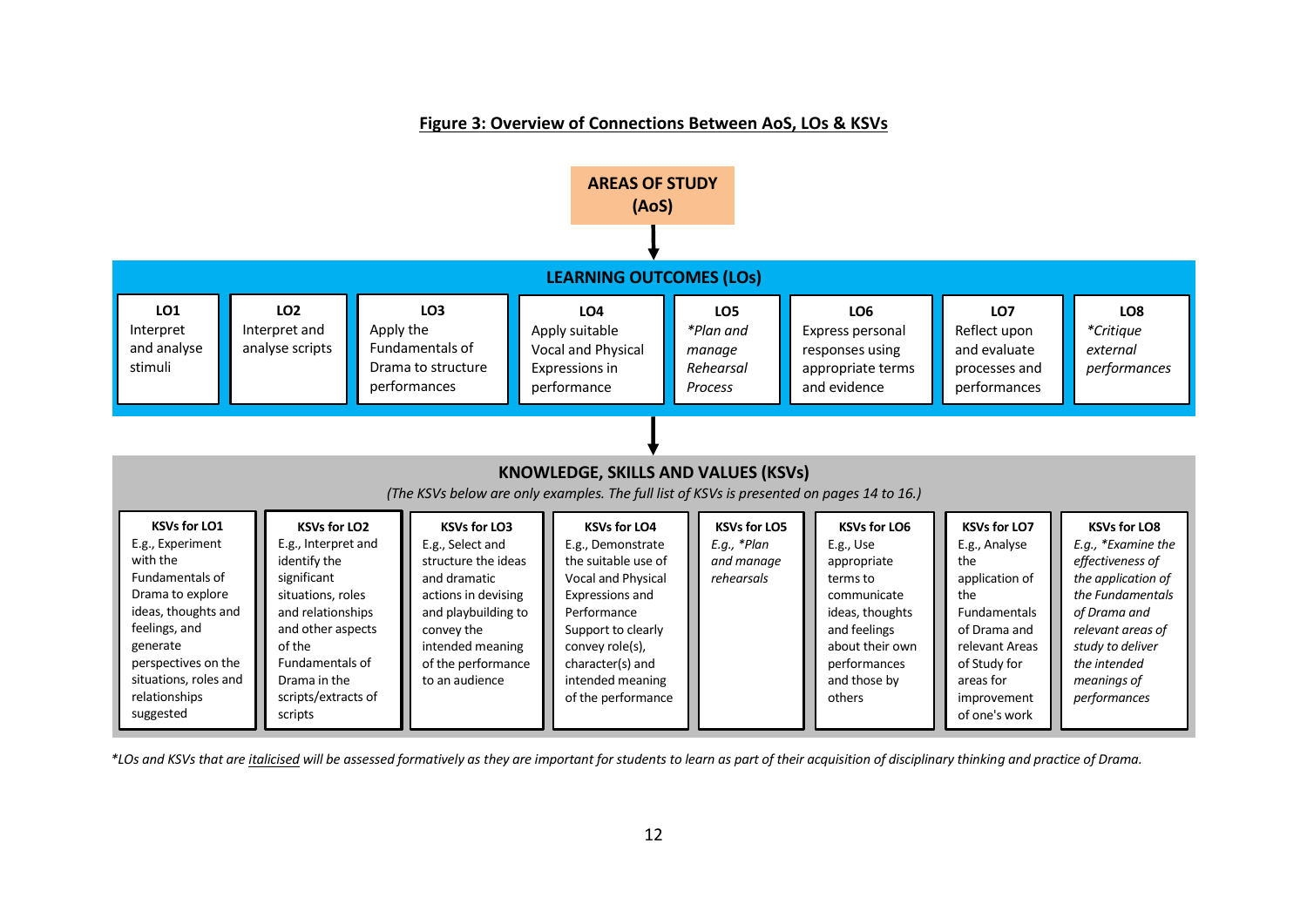#### **Notes:**

 $\overline{a}$ 

- 1. The chart from pages 14 to 16 supports teachers in planning the scope, combination and sequence of KSVs to be taught in order for students to attain the eight LOs by the end of their course of study. The chart also helps teachers decide on the areas for assessment in school.
- 2. In practice, the AoS, LOs and KSVs are to be taught in an integrated manner over time. They are outlined in the chart for clarity and are not organised in any hierarchical or sequential manner.
- 3. In planning the learning experiences, teachers will be guided by the Principles of Teaching & Learning Drama (pages 17 to 19).

*\*LOs and KSVs that are italicised will be assessed formatively as they are important for students to learn as part of their acquisition of disciplinary thinking and practice of Drama.*

| <b>LO</b>       | <b>LEARNING OUTCOMES</b>                                                                                                                                                                                              | AOS | AoS |
|-----------------|-----------------------------------------------------------------------------------------------------------------------------------------------------------------------------------------------------------------------|-----|-----|
| <b>KSVs</b>     | KNOWLEDGE, SKILLS and VALUES                                                                                                                                                                                          | M   |     |
| LO <sub>1</sub> | Interpret and analyse stimuli <sup>5</sup>                                                                                                                                                                            |     |     |
| <b>KSVs</b>     | Identify the possible situations, roles and relationships suggested by stimuli.                                                                                                                                       |     |     |
|                 | Experiment with the Fundamentals of Drama to explore ideas, thoughts and feelings, and to generate<br>perspectives on the situations, roles and relationships suggested by the stimuli for performance possibilities. |     |     |
| LO <sub>2</sub> | Interpret and analyse scripts                                                                                                                                                                                         |     |     |
| <b>KSVs</b>     | Interpret and identify the significant situations, roles and relationships and other aspects of the Fundamentals<br>of Drama in the extracts of scripts.                                                              | v   |     |
|                 | Explain the relationship between the significant aspects of the fundamentals present in the extracts of scripts<br>and how they collectively convey meaning.                                                          |     |     |
|                 | Articulate a coherent and consistent interpretation of the performance possibility from the extracts of scripts.                                                                                                      | V   |     |
| LO <sub>3</sub> | Apply the Fundamentals of Drama to structure performances                                                                                                                                                             |     |     |

<sup>&</sup>lt;sup>5</sup> Stimuli such as newspapers, pictures, poems, themes, topics or excerpts of plays can be triggers for students to explore for ideas to structure into performances. Teachers may provide them initially to scaffold student learning, but students should be driven by their own interest to explore their thoughts, feelings and ideas. Eventually, students should choose their own stimuli for their own work.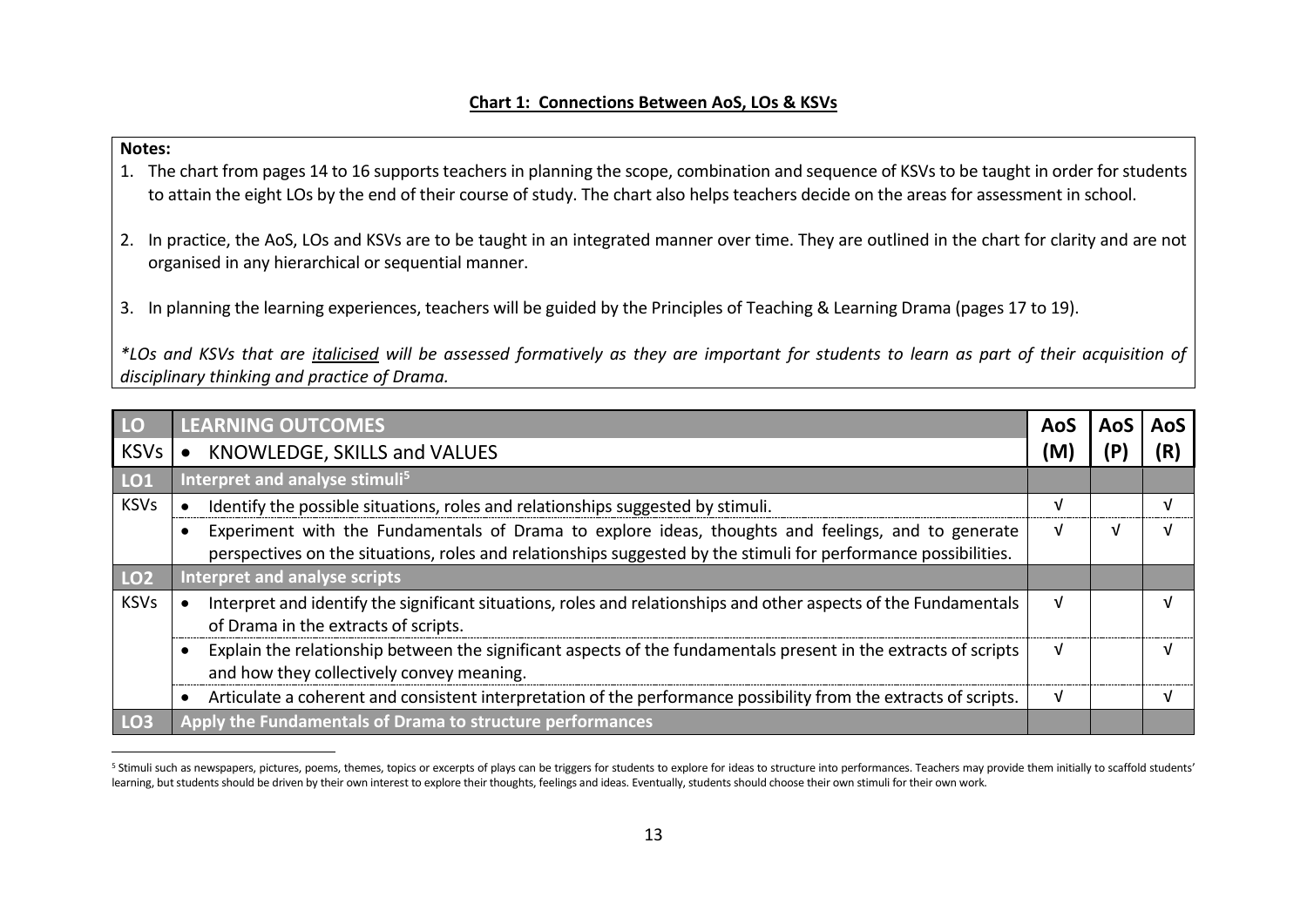| LO              | <b>LEARNING OUTCOMES</b>                                                                                                                                                                                                                                                                                            | <b>AoS</b> | AoS        | AoS |
|-----------------|---------------------------------------------------------------------------------------------------------------------------------------------------------------------------------------------------------------------------------------------------------------------------------------------------------------------|------------|------------|-----|
| <b>KSVs</b>     | KNOWLEDGE, SKILLS and VALUES<br>$\bullet$                                                                                                                                                                                                                                                                           | (M)        | (P)        | (R) |
| <b>KSVs</b>     | Apply the Fundamentals of Drama during role-playing, improvising, devising and playbuilding to generate and<br>develop ideas suggested by stimuli and script (e.g., establish individual roles and explore relationships between<br>them through planned, improvised and rehearsed dramatic actions <sup>6</sup> ). | $\sqrt{ }$ | $\sqrt{ }$ |     |
|                 | Explain the relationship between the significant aspects of the Fundamentals of Drama present in the dramatic<br>actions.                                                                                                                                                                                           |            |            |     |
|                 | Manipulate the Fundamentals of Drama to develop ideas and shape the dramatic actions.                                                                                                                                                                                                                               | $\sqrt{ }$ | $\sqrt{ }$ |     |
|                 | Select and structure the ideas and dramatic actions (e.g., during devising and playbuilding) into a coherent<br>performance to convey intended meanings to an audience.                                                                                                                                             | V          | V          |     |
| LO4             | Apply suitable Vocal and Physical Expressions and Performance Support in performance                                                                                                                                                                                                                                |            |            |     |
| <b>KSVs</b>     | Recognise opportunities to apply suitable elements of Vocal Expression (i.e., tone, emphasis, pace, pause and<br>pitch) and Physical Expression (i.e., gestures, movement and facial expressions) through internalisation of<br>characters.                                                                         | V          | V          |     |
|                 | Explore and experiment with elements of Vocal and Physical Expressions to realise characters.                                                                                                                                                                                                                       | V          | V          |     |
|                 | Demonstrate commitment to the role(s) and character(s) during role-play, improvisation and performance.                                                                                                                                                                                                             | V          | V          |     |
|                 | Recognise opportunities where Performance Support (e.g., simple sets, props and costumes) may be used to<br>complement overall meaning of the performance.                                                                                                                                                          | V          |            |     |
|                 | Demonstrate the suitable use of Vocal and Physical Expressions and Performance Support to clearly convey<br>role(s), character(s) and intended meaning of the performance.                                                                                                                                          | V          | ν          |     |
| LO <sub>5</sub> | <b>Plan and manage Rehearsal Process</b>                                                                                                                                                                                                                                                                            |            |            |     |
| <b>KSVs</b>     | Use different types of rehearsals (e.g., run-throughs, cue-to-cue, technical, dress and preview) to refine ideas<br>and performances.                                                                                                                                                                               | $\sqrt{ }$ | $\sqrt{ }$ |     |
|                 | Plan and manage rehearsals.                                                                                                                                                                                                                                                                                         | $\sqrt{ }$ |            |     |
| LO <sub>6</sub> | Express personal responses using appropriate terms and evidence                                                                                                                                                                                                                                                     |            |            |     |

 $\overline{a}$ 

<sup>&</sup>lt;sup>6</sup> Dramatic actions refer to moments of interactions between characters and the 'live texts' that collectively contribute to the development of the plot for the performance. This can be done during role-playing, improvising, devising, playbuilding and interpretation of scripts.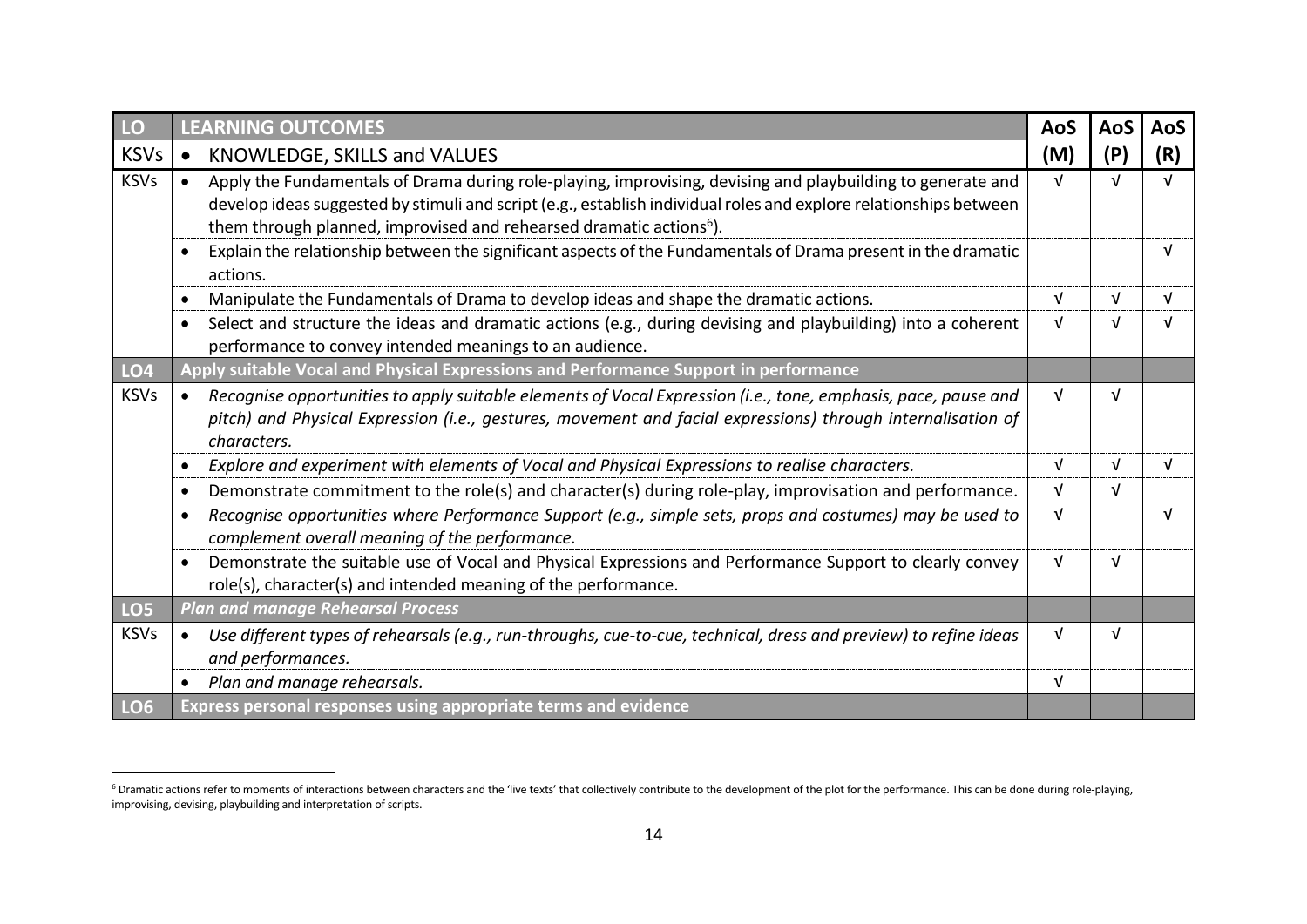| LO              | <b>LEARNING OUTCOMES</b>                                                                                                                                                                                                                                                     | <b>AoS</b> | AoS | AoS |
|-----------------|------------------------------------------------------------------------------------------------------------------------------------------------------------------------------------------------------------------------------------------------------------------------------|------------|-----|-----|
| <b>KSVs</b>     | KNOWLEDGE, SKILLS and VALUES<br>$\bullet$                                                                                                                                                                                                                                    | (M)        | (P  | (R) |
| <b>KSVs</b>     | Use appropriate terms to communicate ideas, thoughts and feelings about their own performances and those<br>by others.                                                                                                                                                       |            |     |     |
|                 | Support ideas, thoughts and feelings about performances with evidence.                                                                                                                                                                                                       |            |     |     |
|                 | Articulate a consistent and coherent viewpoint supported with suitable evidence.                                                                                                                                                                                             |            |     |     |
|                 | Express responses in a variety of ways (e.g., verbally, through annotating play texts, journals, documentation<br>of work processes, presentations, etc.)                                                                                                                    |            |     |     |
| LO7             | Reflect upon and evaluate processes and performances                                                                                                                                                                                                                         |            |     |     |
| <b>KSVs</b>     | Examine the individual and group processes leading up to performances.                                                                                                                                                                                                       |            |     |     |
|                 | Analyse the application of the Fundamentals of Drama and relevant Areas of Study for areas for improvement<br>of one's work.                                                                                                                                                 | V          |     |     |
|                 | Value individual and group contributions and responses.                                                                                                                                                                                                                      |            |     |     |
|                 | Reassess and refine ideas, thoughts, feelings and choices after considering others' views and responses.                                                                                                                                                                     |            |     |     |
| LO <sub>8</sub> | <b>Critique external performances</b>                                                                                                                                                                                                                                        |            |     |     |
| <b>KSVs</b>     | • Appreciate a variety of drama performances that:<br>are set and written in different contexts (e.g., social, cultural, historical and geographical);<br>are of different performance forms; and<br>$\blacksquare$<br>explore varied issues related to the human condition. |            |     |     |
|                 | Determine the intended meanings and purposes of the performances.                                                                                                                                                                                                            | v          |     |     |
|                 | Examine the effectiveness of the performances in the application of the Fundamentals of Drama and relevant<br>Areas of Study to deliver the intended meanings.                                                                                                               | V          |     |     |
|                 | Appreciate multiple approaches to deliver the intended meanings of performances.                                                                                                                                                                                             |            |     |     |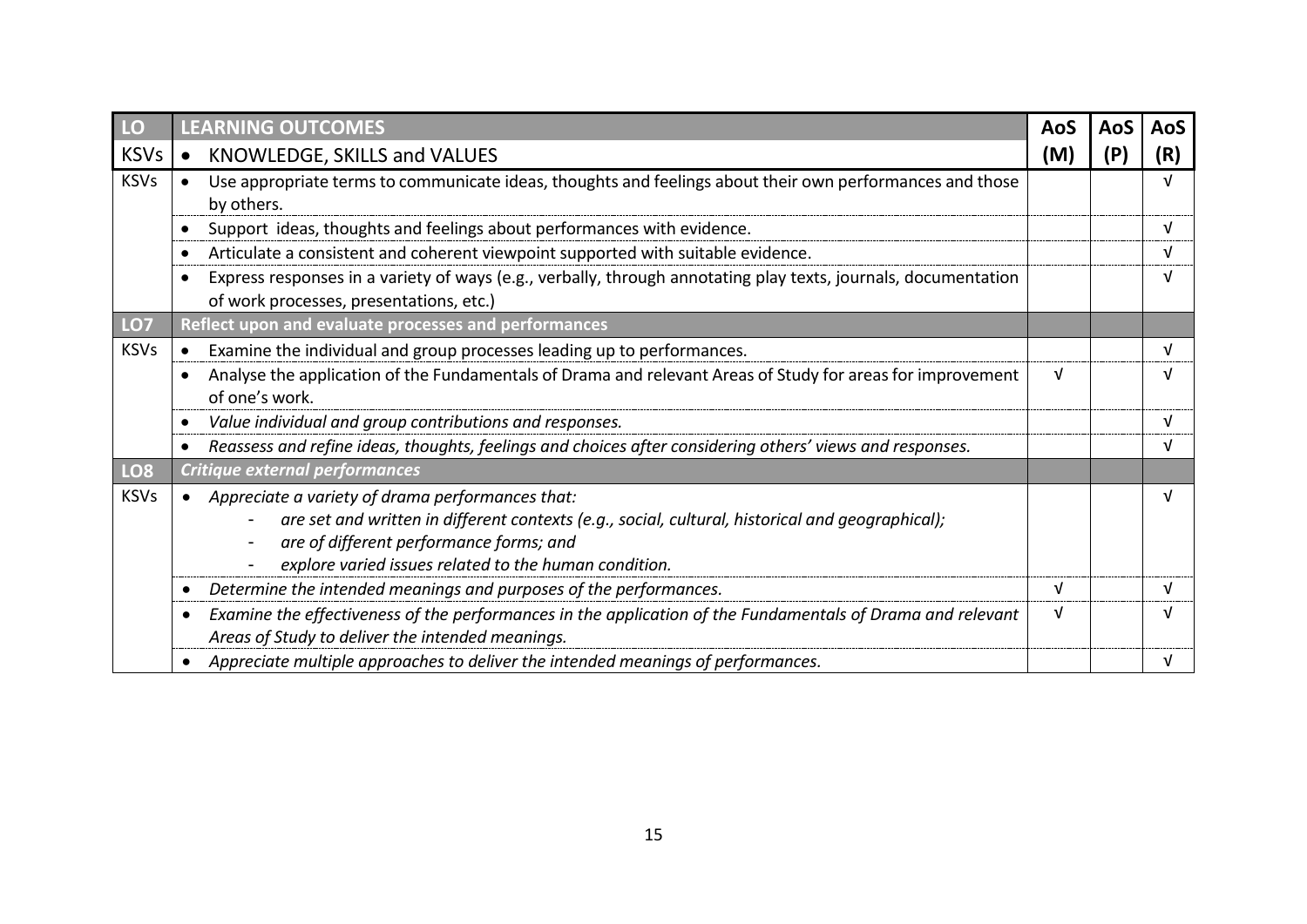### **3. PEDAGOGY**

#### <span id="page-15-0"></span>**Effective Pedagogies for Learning Drama**

Effective pedagogies for learning Drama are experiential<sup>7</sup> and embodied<sup>8</sup> learning, and enquiry-based and reflective learning<sup>9</sup>. The pedagogies are complementary, applied across and embedded within the Areas of Study (AoS). Teachers can draw on them in combination at different points of students' learning experiences in order to facilitate their acquisition of the disciplinary thinking and practices of Drama.

#### <span id="page-15-1"></span>**Principles of Teaching & Learning Drama**

The following principles serve to guide teachers in the design of learning experiences, drawing on the pedagogies, pedagogical approaches and range of teaching and learning activities for the effective learning of Drama.

#### Principle of Contextualisation<sup>10</sup>

Learning experiences, activities and tasks need to be designed around authentic and meaningful contexts of the performance tasks $11$ . The stories of the drama chosen for the students also need to consider their personal experiences. Stories that are relatable and relevant to the students' experiences are more suitable to engage them in the learning.

#### Principle of Learner- and Process-focus

1

Learning tasks and activities need to be designed around students' needs and abilities (i.e., the real context). This involves the explicit teaching, facilitation and modelling of drama learning processes through which students develop disciplinary thinking and practices in Drama.

The drama learning process requires students' active involvement in teacher-designed learning experiences and, more critically, the reflection of their experiences is crucial in developing their disciplinary thinking and understanding of concepts behind "application, generalisation and symbolism" of drama (Schonmann, 2007, p. 597).

<sup>7</sup> Kolb's (1984) experiential learning cycle shows how experience is translated through observations and reflection into concepts, which in turn are used as guides for experimentation and application to new situations.

<sup>&</sup>lt;sup>8</sup> Kemp (2012) drew on neuroscience to apply to the practices of renowned drama/theatre practitioners to show that physical experiences of taking on, creating and presenting a role shapes conceptual thinking of how dramatic performances work.

<sup>&</sup>lt;sup>9</sup>The enquiry approach to learning Drama has been argued to be similar to qualitative research methodology (Norris, 2010; Henry, 2010; and Fitzpatrick & Rubie-Davies, 2013) and scientific enquiry (Warner, 2013). This learning approach engages students' higher order thinking skills if students' experiences and learning are well-facilitated by teachers' questioning techniques (Johnson, 2002) to guide their reflection.

<sup>10</sup> Adapted from O'Toole (1992) *The Process of Drama: Negotiating Art and Meaning*.

<sup>&</sup>lt;sup>11</sup> Performance tasks require students to apply their disciplinary thinking and practices of Drama to authentic situations in which students have to integrate their learning. Examples of performance tasks are role-play, improvisations, playbuilding, short presentations of devised material and excerpts of scripts.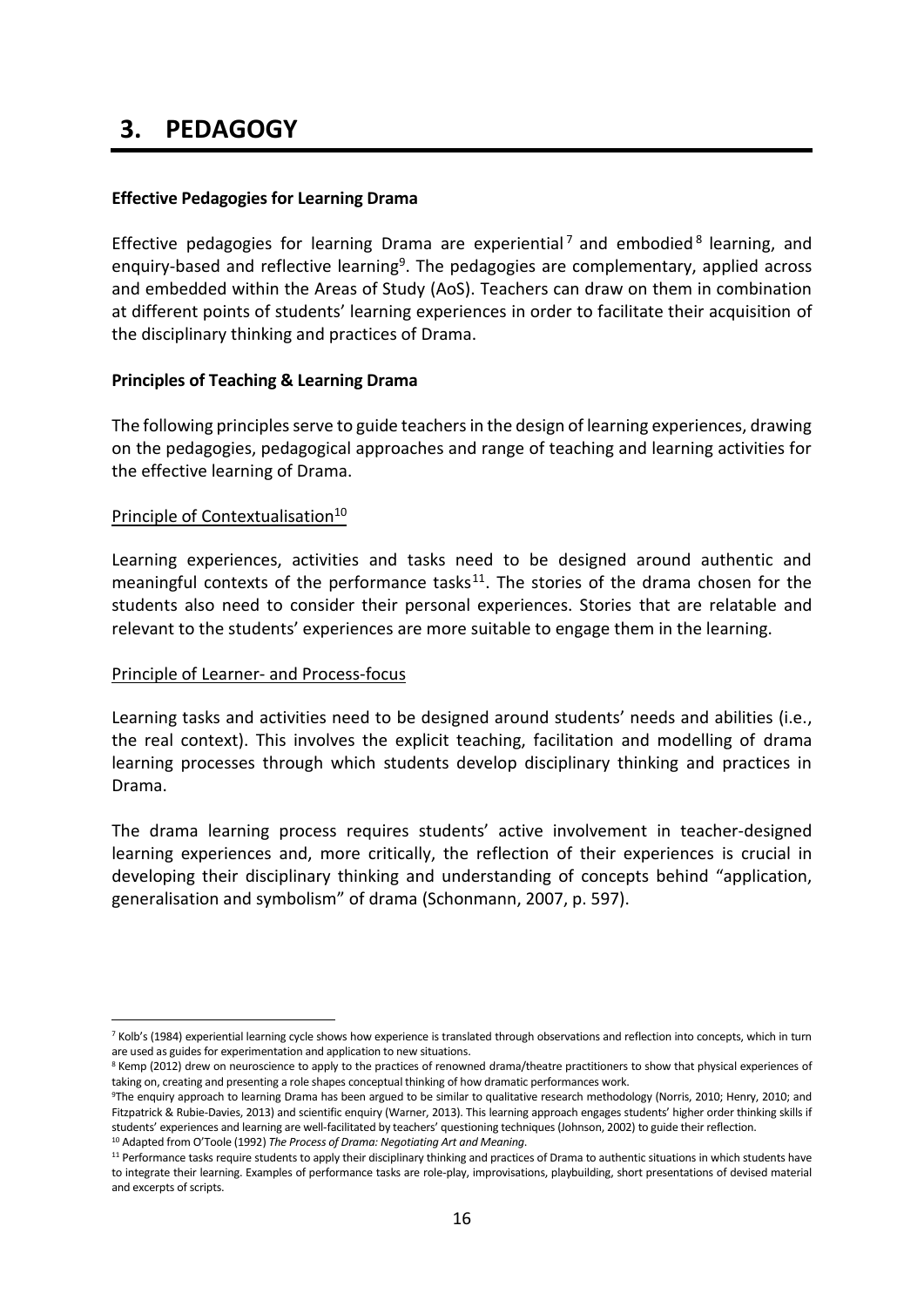#### Principle of Integrated Learning

In the teaching and learning of Drama, the Areas of Study (AoS) are to be taught in an integrated manner, building upon and around the Fundamentals of Drama at the core. Students need to individually and collectively experience, explore and experiment with the AoS over time and be supported in their acquisition of the knowledge, skills and values (KSVs) in order to attain the learning outcomes (LOs). The integrated learning can be structured to occur within a lesson and over the course of study.

#### <span id="page-16-0"></span>**Principles of Progression**

Increasing student ownership, self-directedness and depth in disciplinary thinking and practices of Drama are structured through intentional design of learning experiences. The guiding principles $12$  are:

#### Role Progression

Students should be guided to progress from simple role-taking to more complex dramatic characterisation through teacher-structured learning experiences, performance tasks and techniques such as side-coaching<sup>13</sup>.

#### Pedagogic Progression

Students should be guided to progress from teacher-driven Drama work to student-driven Drama work guided by the teachers, and from classroom presentations to an informal audience of peers to presentations to a formal audience (for instance, members of the school community or even the public).

#### Aesthetic Progression

Students should be introduced to different Forms of Drama in the course of their study to enrich their understanding of different traditions and styles and also inform their aesthetic choices. Beginning with Forms that the students are more familiar with, new Forms introduced should be sequenced meaningfully to broaden and deepen students' disciplinary thinking and practices.

#### <span id="page-16-1"></span>**Pedagogical Approaches**

Drawing on the Principles of Teaching & Learning Drama and the Principles of Progression, two pedagogical approaches are recommended.

<sup>1</sup> <sup>12</sup> Adapted from Neelands, J. (2000). *Beginning drama 11 - 14*. London: David Fulton Publishers.

<sup>&</sup>lt;sup>13</sup> Side coaching is an instructional technique by the teacher to help students. The teacher, as a bystander to the dramatic action, can quietly offer suggestions to students during role-play and improvisation to help them develop more complex characterisation.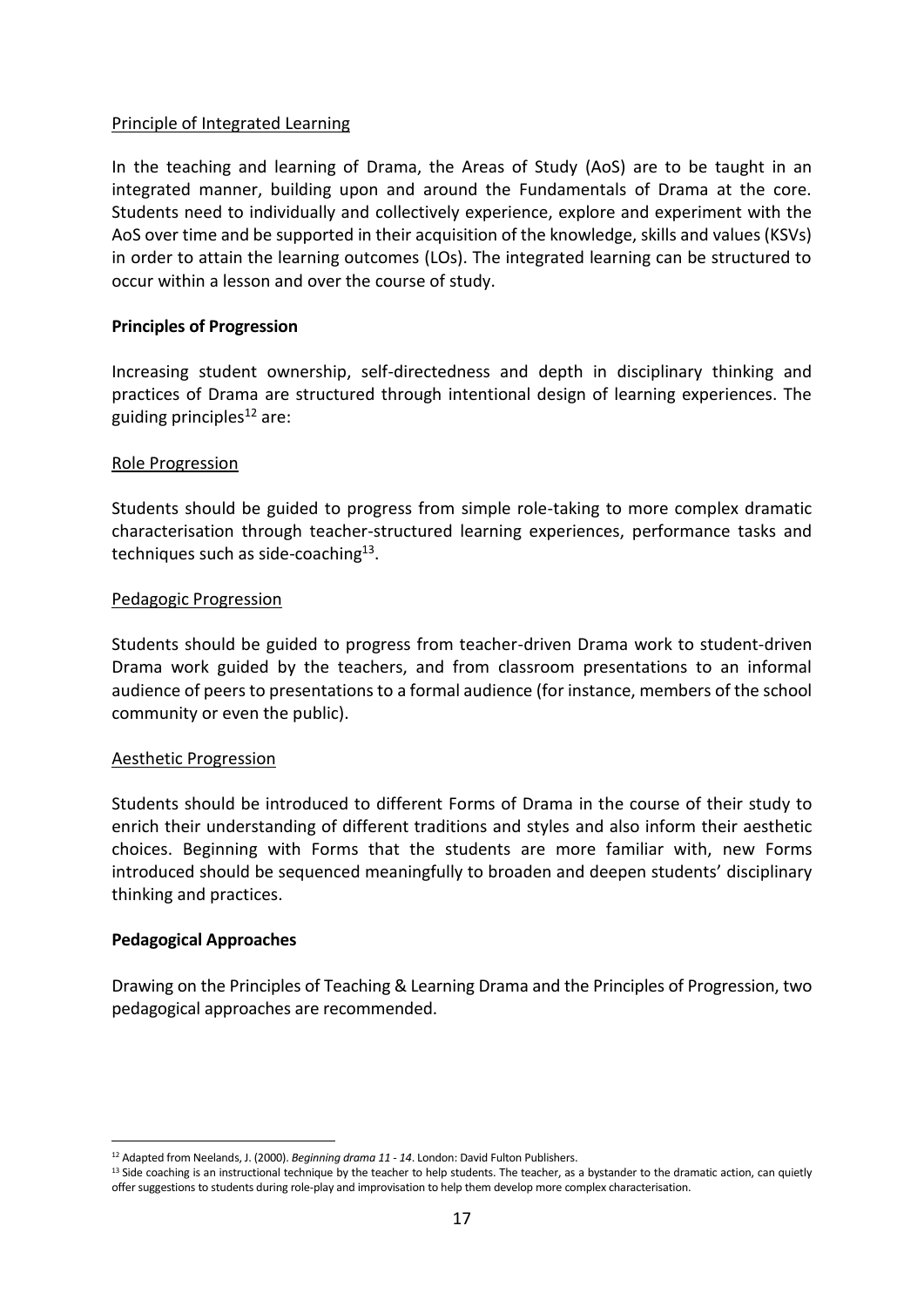#### Learning Through Forms

Teachers should incorporate at least two other Forms as part of their instructional programme. This pedagogical approach is to provide contexts and purposes for students to deepen their learning of the Fundamentals of Drama and extend their skills in other Areas of Study. The exposure to other Forms of drama will also enrich students' learning.

The list of recommended Forms consists of a mix of Western, Asian and Regional, inherited historical/cultural and contemporary Forms. They are:

- a. *Bangsawan*
- b. Biography/Character Study
- c. Chinese Opera
- d. Collage Drama
- e. *Commedia Dell'Arte*
- f. Documentary Drama
- g. Forum Theatre
- h. Greek Theatre
- i. *Kabuki*
- j. *Kathakali*
- k. Mime
- l. Musical Theatre
- m. Pantomime
- n. Physical Theatre
- o. *Wayang Kulit*

#### Learning Through Extracts of Quality Scripts

To illustrate contexts, purposes and the application of the Areas of Study, teachers will need to expose students to extracts<sup>14</sup> of quality scripts with themes that will appeal to the students. For a balanced perspective, teachers ought to select at least one local and non-local extract as part of their instructional programme.

#### <span id="page-17-0"></span>**Teaching and Learning Activities for Drama**

Guided by the Principles of Teaching and Learning Drama, teachers can draw from a range of teaching and learning activities to design learning experiences for the students. Some of them are:

- Teacher-led practical workshops;
- Analysis of stimuli and scripts;
- Role-play (individual, pair and group);
- Improvisation;
- Devising and Playbuilding;
- Rehearsals;

1

<sup>&</sup>lt;sup>14</sup> More examples of local and non-local extracts of plays will be provided in the Teaching and Learning Guide. A lesson exemplar of how these extracts can be used as part of the instructional programme will also be provided.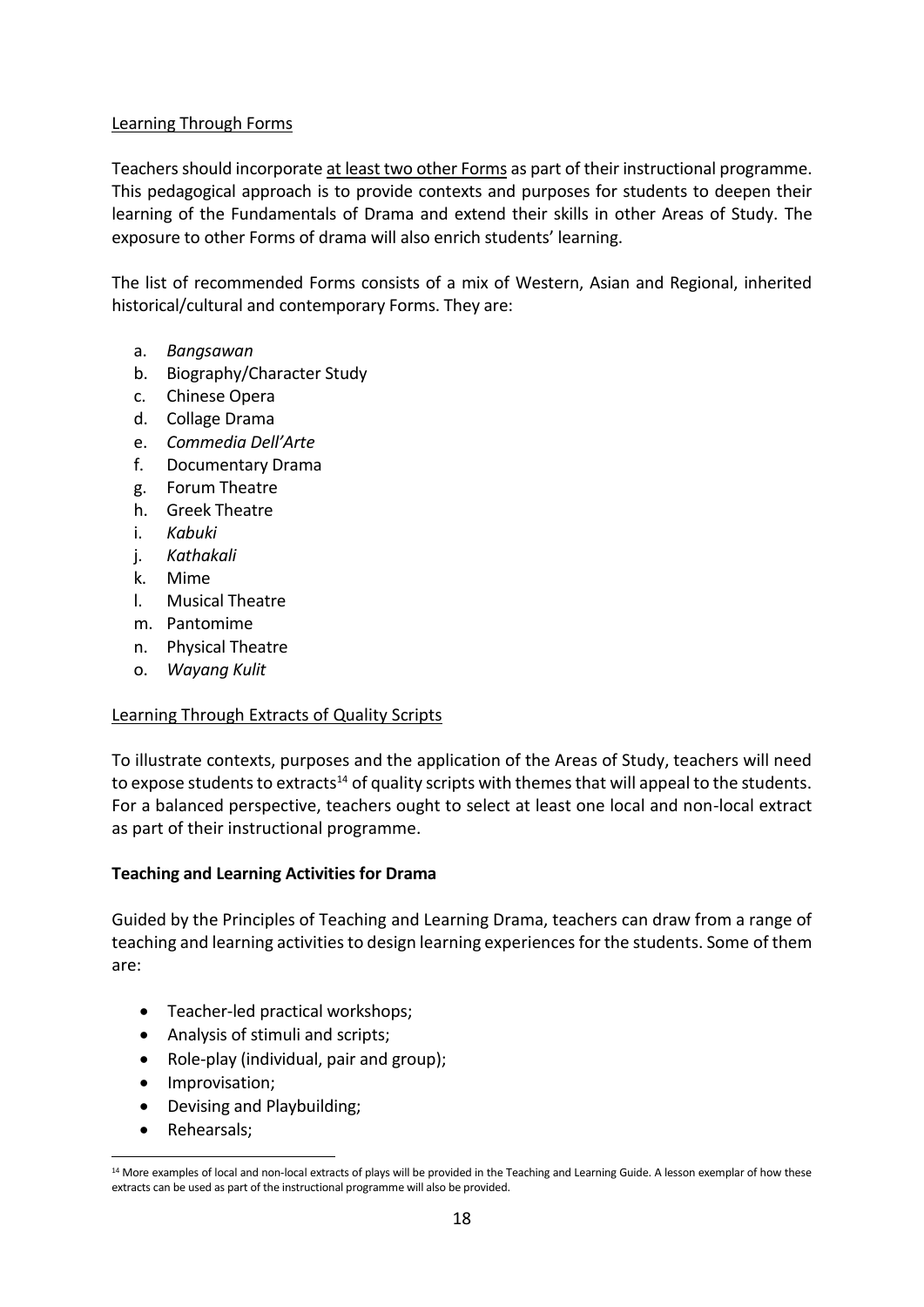- Research;
- Journalling and sketching;
- Annotation of scripts;
- Review of informal class presentations; and
- Review of external performances.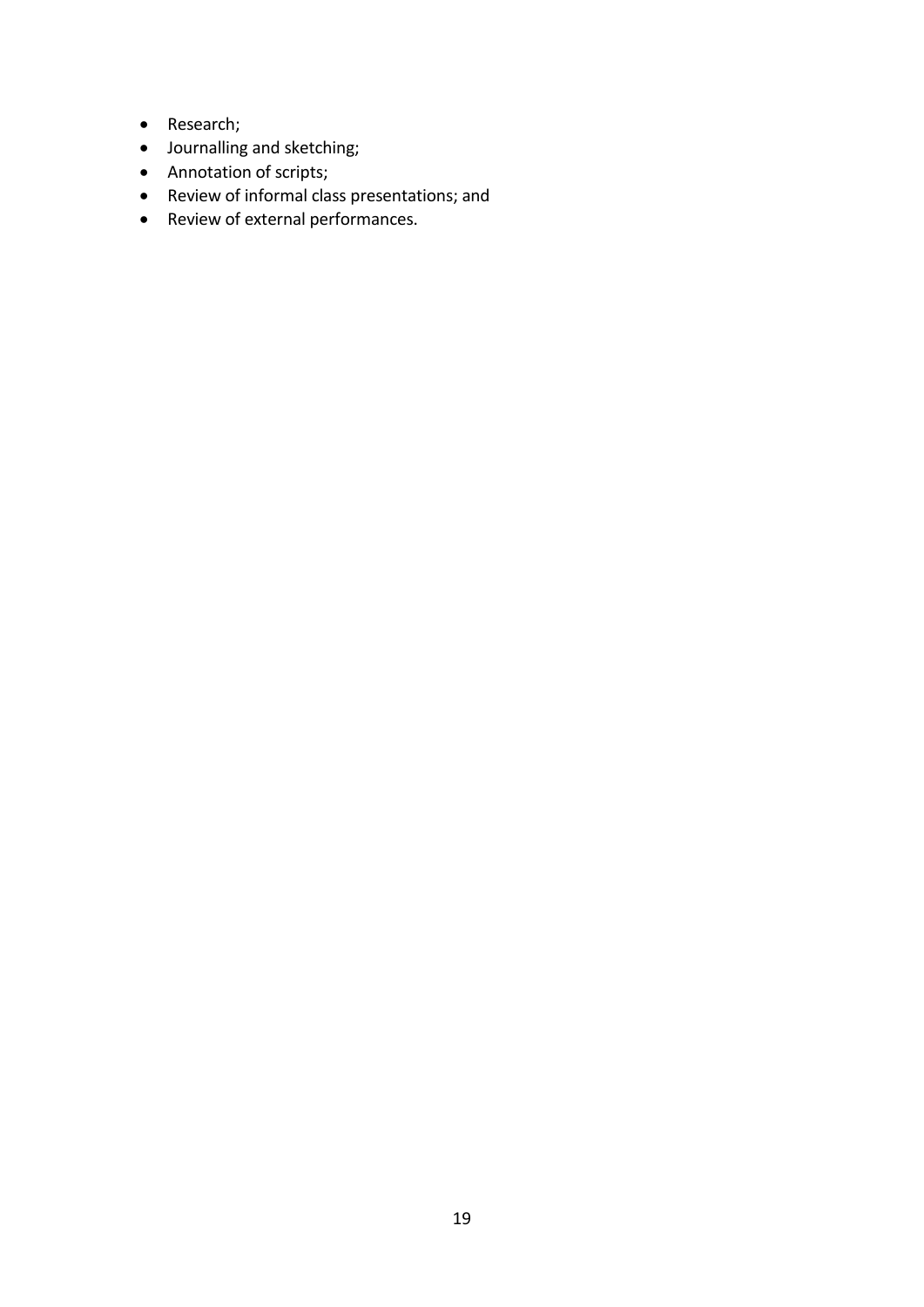### **4. ASSESSMENT**

#### <span id="page-19-0"></span>**Emphasis on Disciplinary Thinking & Practices of Drama**

In alignment with the syllabus, the focus of assessment places greater emphasis on students' thinking process and application of the disciplinary knowledge and skills of Drama in both written and practical work than the quality of their final performances.

The assessment objectives will serve to guide the planning of assessment practices in the school's instructional programme, which includes both assessment *for* the purpose of improving students' learning (i.e. feedback on students' progress) and assessment *of* learning (i.e. students' performance at a point in time). They are based on the syllabus aims, Areas of Study, the learning domains, Principles of Teaching and Learning and Progression in Drama.

#### <span id="page-19-1"></span>**Assessment Objectives (AOs) for Formative & Summative Assessment**

Students will be assessed on their:

- a. ability to apply their knowledge, skills and understanding of drama to explore, generate and structure ideas in the realisation of drama (AO1);
- b. acting skills and their ability to communicate intent clearly and effectively to a live audience (AO2); and
- c. ability to analyse and evaluate their own work and work processes using appropriate terminology (AO3).

#### <span id="page-19-2"></span>**Assessment Modes for School-based Assessment**

Assessment modes for school-based assessment are presented in **Table 3**.

| S/N           | <b>Mode</b>                                               | Assessment<br>Objectives (AO) |
|---------------|-----------------------------------------------------------|-------------------------------|
| $\mathbf{1}$  | Students' responses                                       |                               |
|               | Teachers' questioning of students' work and processes     | AO1                           |
|               | Students' feedback on peer's work<br>$\bullet$            | AO3                           |
|               | Students' responses to external performances              | AO <sub>3</sub>               |
|               | Oral quiz<br>$\bullet$                                    | AO <sub>3</sub>               |
| $\mathcal{P}$ | Teachers' critical analysis and observation               |                               |
|               | Work processes (group and individual)<br>$\bullet$        | A01 & A03                     |
|               | Performance quality (group and individual)<br>$\bullet$   | AO <sub>2</sub>               |
| 3             | Written work                                              |                               |
|               | Reflective journals                                       | A01 & A03                     |
|               | Documentation of research and work processes<br>$\bullet$ | AO1 & AO3                     |
|               | Portfolio                                                 | AO1 & AO3                     |

#### **Table 3: Assessment Modes**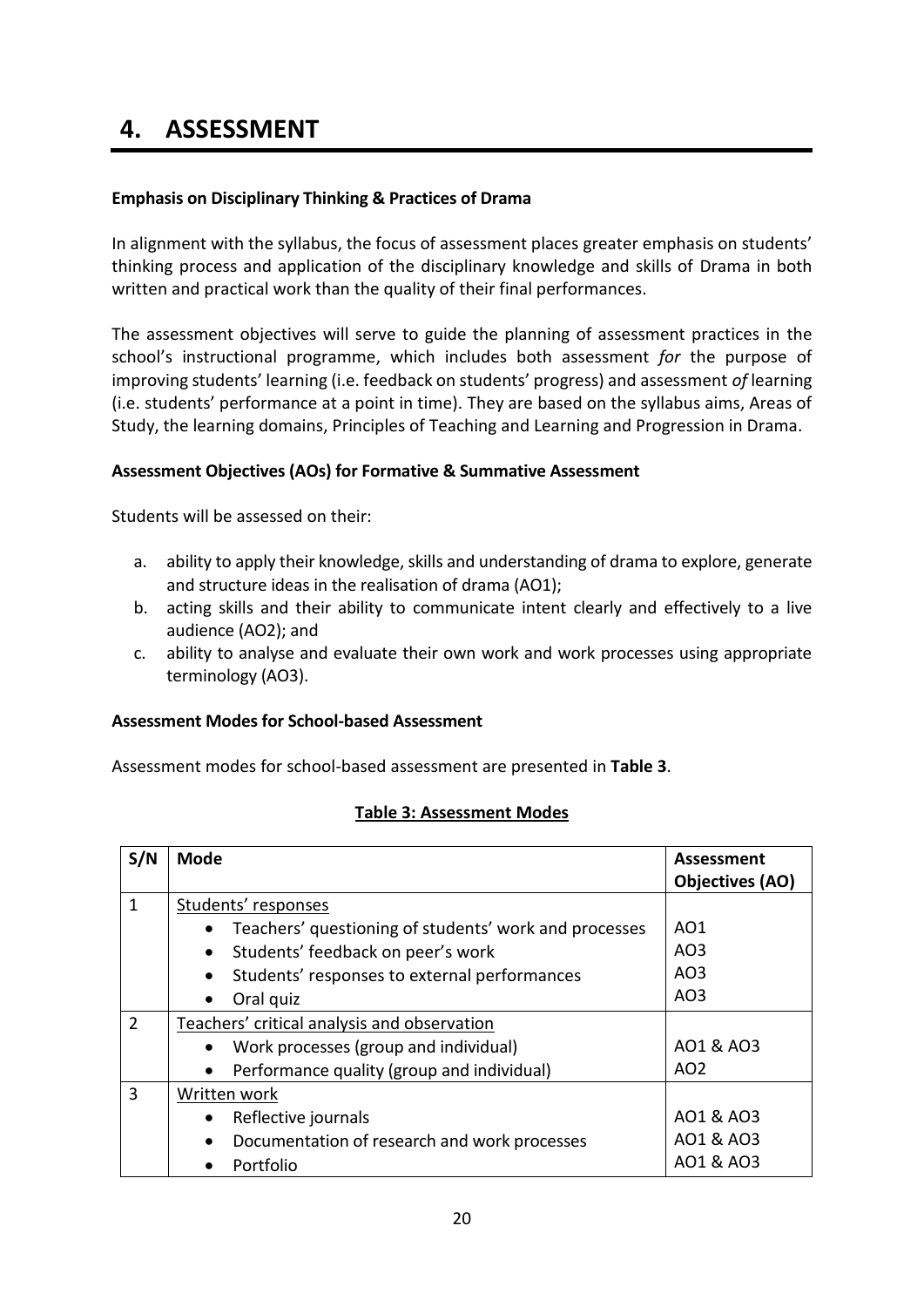| 4 | Performance tasks <sup>15</sup>                                                                                              |                |
|---|------------------------------------------------------------------------------------------------------------------------------|----------------|
|   | • Create and present a short performance based on a<br>stimulus for an intended audience (group or individual)               | AO1, AO2 & AO3 |
|   | Interpret and present a short performance based on an<br>$\bullet$<br>extract of a script for an intended audience (group or | A01, A02 & A03 |
|   | individual)                                                                                                                  |                |
|   | Timed written work                                                                                                           |                |
|   | • Critical reflection on devised work                                                                                        | AO1 & AO3      |
|   | Critical reflection on working with an excerpt of a play<br>$\bullet$                                                        | A01 & A03      |
|   | Analysis of unseen stimuli and play text<br>$\bullet$                                                                        | AO1            |

#### **National Assessment**

At the end of the two-year course, students will sit for the O-Level Drama Examination. In alignment with the syllabus, the National Assessment uses the same assessment objectives.

#### AO1: Knowledge and Understanding

Candidates will be assessed on their ability to apply their knowledge, skills and understanding to explore, generate and structure ideas in the realisation of drama.

#### AO2: Communication in Performance

Candidates will be assessed on their acting skills and their ability to communicate clearly and effectively to a live audience.

#### AO3: Analysis and Evaluation

1

Candidates will be assessed on their ability to analyse and evaluate their own dramatic work and work processes using appropriate terminology.

The scheme of assessment is presented in **Table 4**.

| <b>Assessment Objectives</b> | Paper 1<br><b>Written Examination</b> | Paper 2<br><b>Coursework</b> | <b>Weighting for</b><br>qualification |
|------------------------------|---------------------------------------|------------------------------|---------------------------------------|
| AO1: Knowledge and           | 30%                                   | 15%                          | 45%                                   |
| Understanding                |                                       |                              |                                       |
| AO2: Communication in        |                                       | 30%                          | 30%                                   |
| Performance                  |                                       |                              |                                       |
| AO3: Analysis and            | 10%                                   | 15%                          | 25%                                   |
| Evaluation                   |                                       |                              |                                       |
| <b>Total</b>                 | 40%                                   | 60%                          | 100%                                  |

#### **Table 4: Scheme of National Assessment<sup>16</sup>**

<sup>15</sup> Extended performance tasks such as creating and presenting a short performance for an audience provide authentic contexts for students to apply their disciplinary thinking and practices to real-life situations.

<sup>&</sup>lt;sup>16</sup> For more information on the National Assessment, refer to the Examination Syllabus available a[t www.seab.gov.sg](http://www.seab.gov.sg/)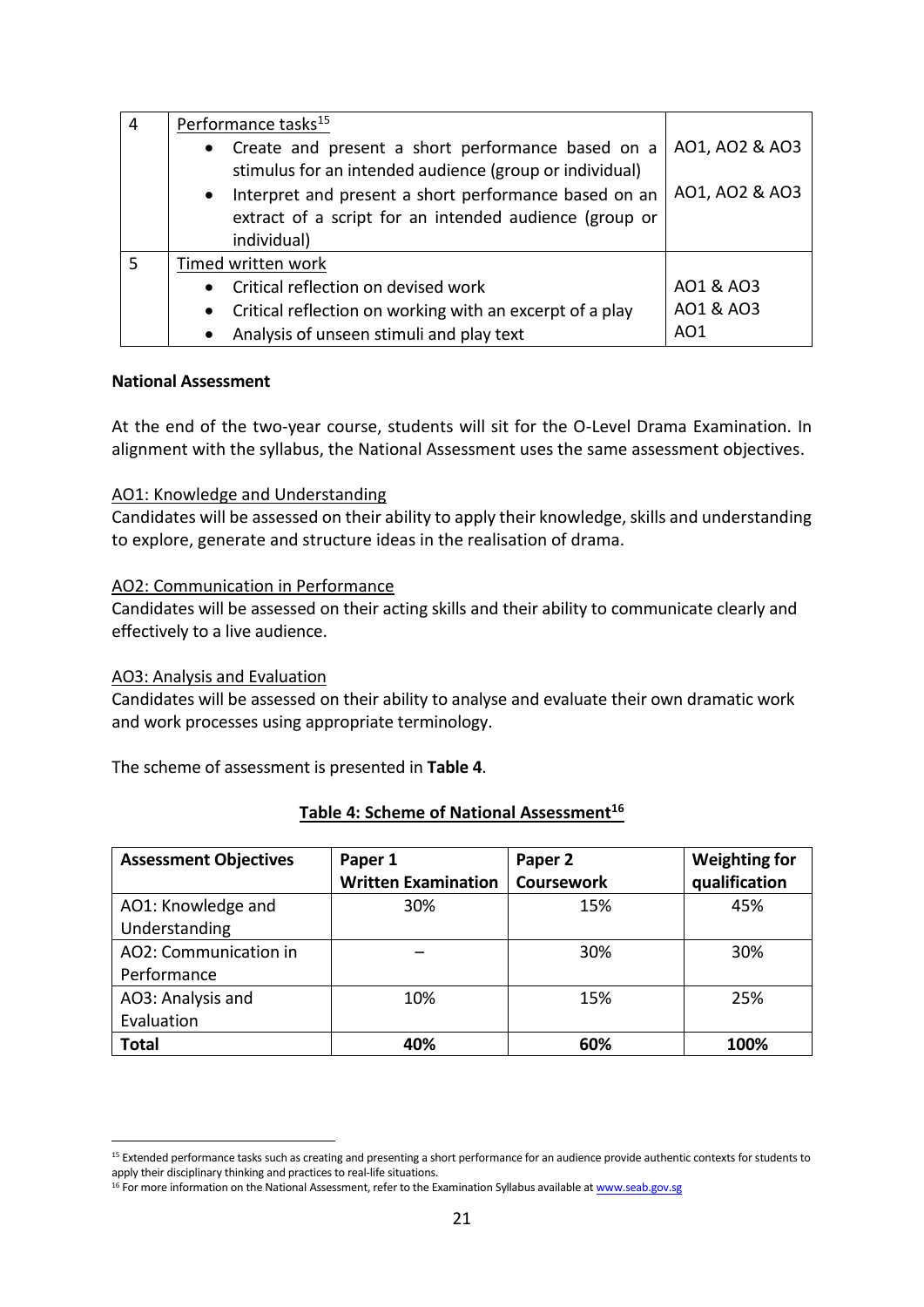# **5. STUDENT WELL-BEING**

As part of the study of Drama, students need to be actively involved in developing their physical vocabulary to hone their expressive skills and learn to work with a performance space during rehearsals and the actual performance. In addition, students need to draw on and express their ideas, thoughts and feelings as part of the learning process.

Consequently, it is important that teachers refer to the guidelines provided to build routines, model, monitor students and explicitly teach some of these practices for students' physical and emotional well-being during their course of study.

#### <span id="page-21-0"></span>**Physical Well-being**

Before classes, rehearsals or performances, teachers and students need to carry out a check of the space to ensure physical safety. Checks should include, but are not limited to, items such as:

- a. floor surfaces;
- b. space (e.g., sufficient lighting and adequate ventilation);
- c. portable appliances;
- d. equipment; and
- e. lighting, props and storage of items.

Teachers should also develop safety routines with the students that are part of the disciplinary learning of Drama. For example:

- a. Students should participate in relevant physical and vocal warm-ups and cool-downs, where necessary;
- b. Students should know how to handle, move and use the sets and props safely during rehearsals and performance;
- c. Students should not move into the performance area during rigging of lights; and
- d. Students should wear suitable footwear and clothing, where necessary.

Teachers should also ensure that learning activities that require physical movement are suited to students' physical readiness.

For lessons where some physical contact is necessary as part of group learning for Drama (e.g. trust building exercises, freeze frame, etc.), teachers will also ensure that:

- a. students have been informed of the purpose and nature of the proposed activity before the start of the session; and
- <span id="page-21-1"></span>b. students will be given a choice to opt out.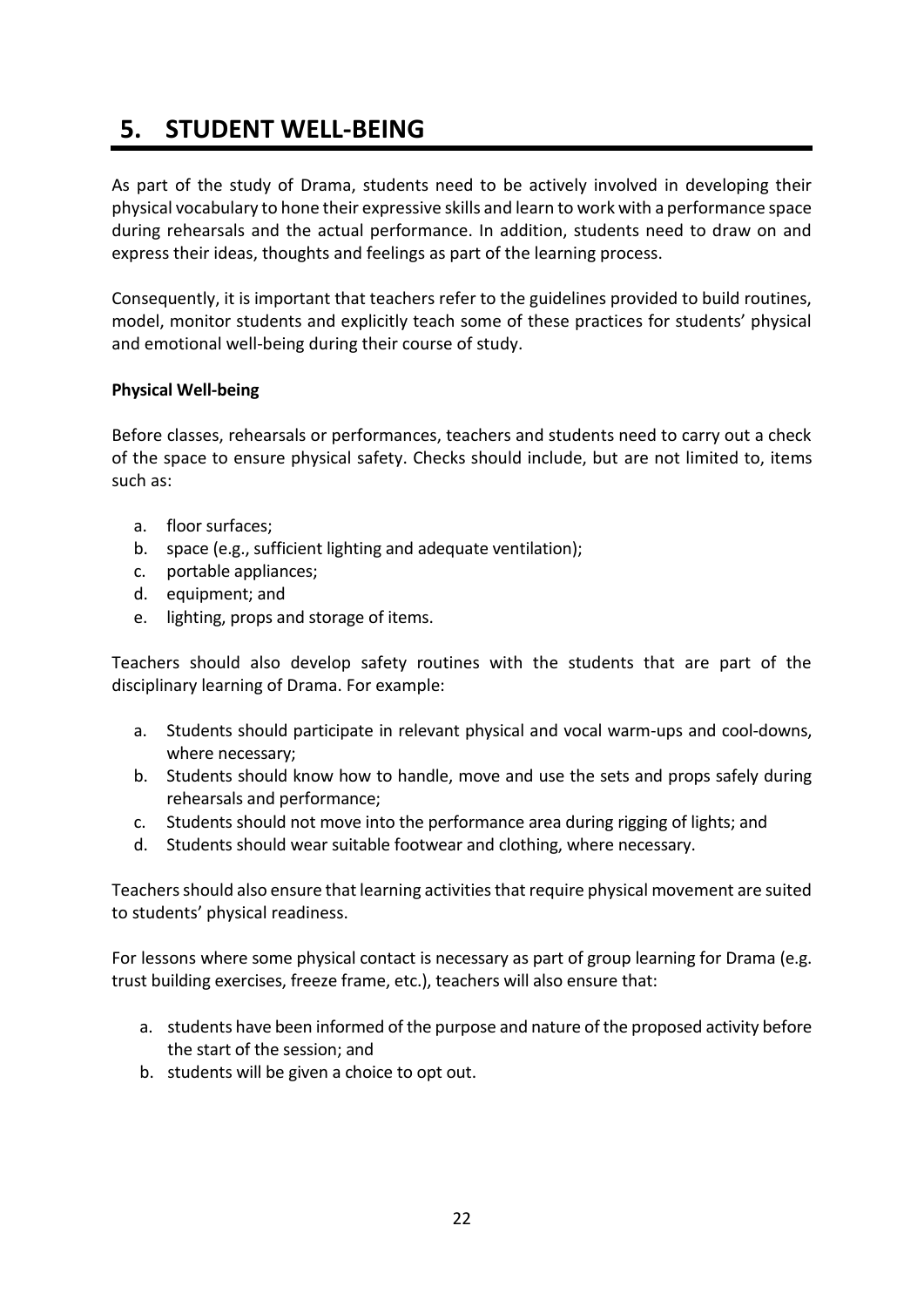#### **Emotional Well-being**

As part of the syllabus, the teacher will discuss ideas and themes with the students. Teachers need to establish a positive and emotionally safe learning environment for the students. This may be achieved by:

- a. understanding the social dynamics of the group, their emotional readiness and maturity to engage with the issues and/or themes;
- b. establishing routines to build rapport with the students that contributes to an environment of mutual trust and respect;
- c. drawing out the best out of every student, seeking to draw on their strengths to contribute to the group's shared goals;
- d. choosing suitable content that is educational and aligned with the school's values; and
- e. support students through the use of fictional contexts and roles during role-play and to help them step out of the role-play thereafter.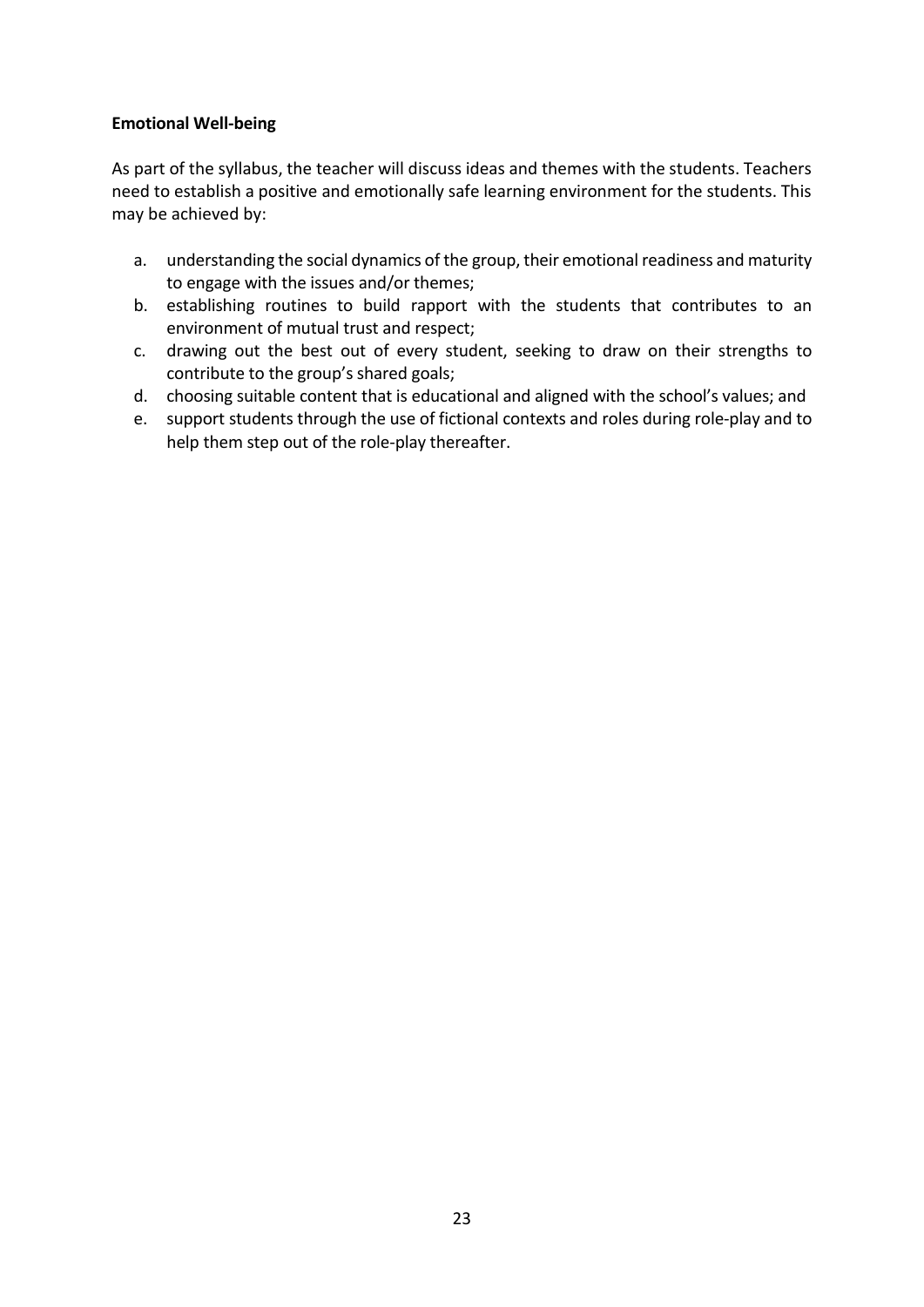## **6. REFERENCES**

#### <span id="page-23-0"></span>**Singapore Syllabuses and Documents**

Curriculum Planning & Development Division. (2005). *Teaching Resources for Lower Secondary Drama*. Singapore: Ministry of Education.

Curriculum Planning & Development Division. (2006). *H2 Theatre Studies and Drama Teaching Syllabus*. Singapore: Ministry of Education.

Curriculum Planning & Development Division. (2010). *English Language Syllabus*. Singapore: Ministry of Education.

Curriculum Planning & Development Division. (2013). *Literature in English Teaching Syllabus, Lower and Upper Secondary*. Singapore: Ministry of Education.

Ministry of Education, Singapore (2012). *Towards Learner-Centred and Balanced Assessment*. Singapore: Ministry of Education.

School of the Arts (2011). *SOTA Curriculum Information*. Singapore: School of the Arts.

#### **Other References**

Bruner, J. S. (1960). *The process of education.* Cambridge, Mass.: Harvard University Press.

Dunn, J., & Anderson, M. (2013). Drama and the future: Activating new possibilities. In M. Anderson & J. Dunn (Eds.), *How drama activates learning*. London: Bloomsbury.

Drama Australia (2009). *Working Conditions for Teaching and Learning in Drama: position paper on working conditions, environmental, health and safety guidelines for teaching and learning in drama in Australian schools*. Retrieved 26 August 2014 from [http://www.dramaaustralia.org.au/assets/files/WorkingConditionGuidelinesFINAL\[1\].pdf](http://www.dramaaustralia.org.au/assets/files/WorkingConditionGuidelinesFINAL%5b1%5d.pdf)

Entertainment New Zealand Incorporated (2011*). A Guide for Safe Working Practices in the New Zealand Theatre and Entertainment Industry*. Retrieved 26 August 2014 from <http://www.etnz.org/files/Guide-Version12.pdf>

Fleming, M. (2001). *Teaching drama in primary and secondary schools: An integrated approach*. London: David Fulton Publishers.

Fitzpatrick, E., & Rubie-Davies, C. (2013). Entangled identities: Drama as a method of inquiry. *Journal of Drama and Theatre Education in Asia, 4*(1), 25–48.

Haseman & O'Toole (1986). *Dramawise: An introduction to the elements of drama. Richmond, Victoria:* Heinemann.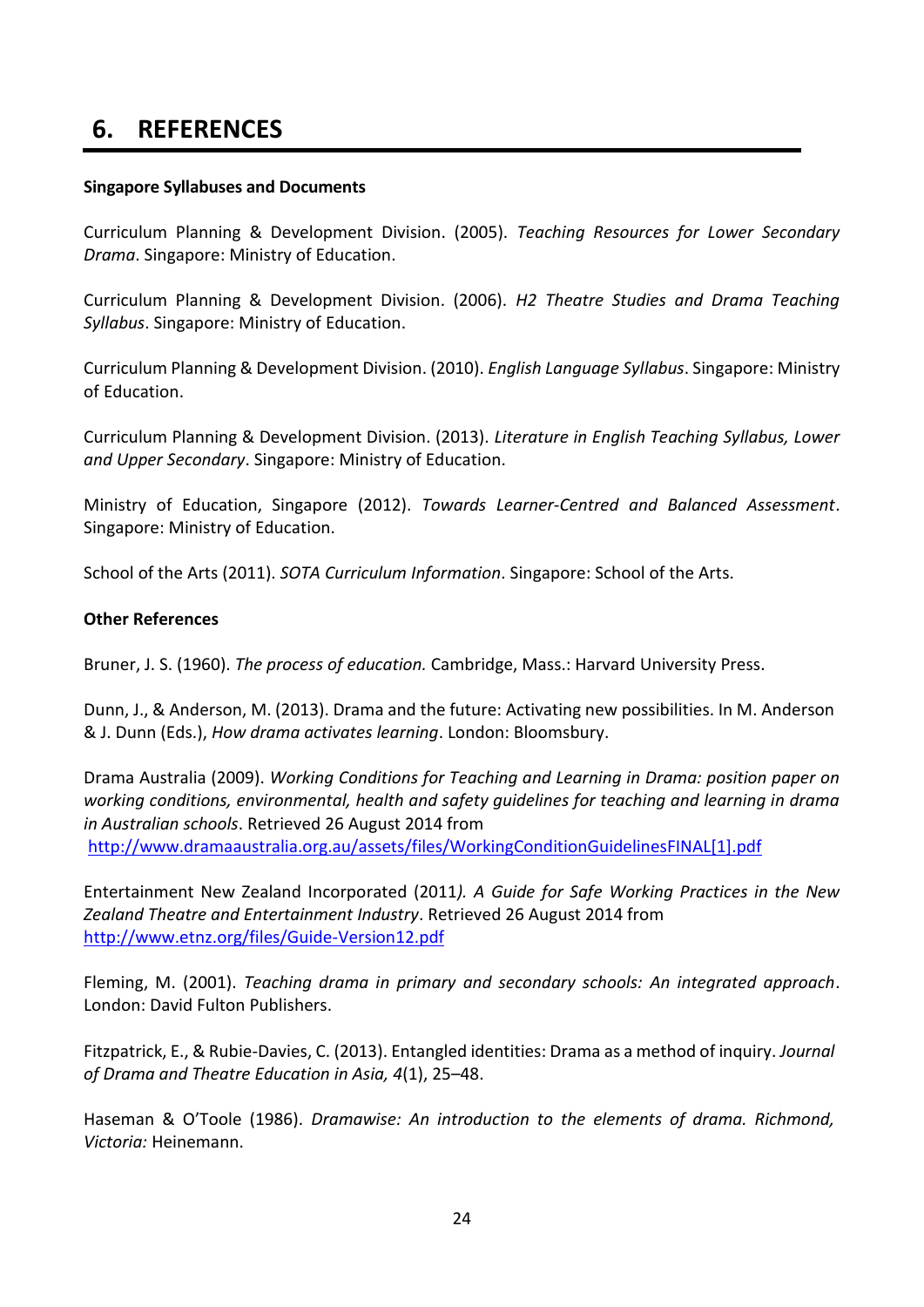Kemp, R. (2012). *Embodied acting: What neuroscience tells us about performance*. New York: Routledge.

Kempe, A., & Ashwell, M. (2000). *Progression in secondary drama*. Oxford: Heinemann Educational Publishers.

Kolb, D. A. (1984). *Experiential learning: Experience as the source of learning and development*. Englewood Cliffs, NJ: Prentice Hall.

Norris, J. (2010). Drama as research: Realizing the potential of drama in education as research methodology. *Youth Theatre Journal, 14*(1), 40–51.

Neelands, J. (2000). *Beginning drama 11–14*. London: David Fulton Publishers.

Neelands, J. & Goode, T. (2000). *Structuring drama work*. Cambridge: Cambridge University Press.

O'Toole, J. (1992). *The process of drama: Negotiating art and meaning*. London: Routledge.

O'Toole, J., Stinson, M. & Moore, T. (2009). *Drama and curriculum: A giant at the door.* United Kingdom: Springer.

Stinson, M. (2007). *The shifting sands of curriculum development: A case study of the development of the Years 1 to 10. The arts curriculum for Queensland schools*. Faculty of Education, School of Education and Professional Studies, Griffith University.

Warner, C. D. (2013). Drama and science: An unlikely partnership for inquiry. In M. Anderson & J. Dunn (Eds.), *How drama activates learning*. London: Bloomsbury.

Wiggins, G., & McTighe, J. (2003). *Understanding by Design*. New Jersey: Pearson Merrill Prentice Hall.

Wokingham Borough Council (2013). *Health and Safety in a Drama Setting: Headteacher checklist.*  Retrieved 24 August 2014 from

[http://www.wokingham.gov.uk/EasysiteWeb/getresource.axd?AssetID=218296&type=full&servicet](http://www.wokingham.gov.uk/EasysiteWeb/getresource.axd?AssetID=218296&type=full&servicetype=Attachment) [ype=Attachment](http://www.wokingham.gov.uk/EasysiteWeb/getresource.axd?AssetID=218296&type=full&servicetype=Attachment)

Zarrilli, P. B., McConachie, B., Williams, G. J. & Sorgenfrei, C. F. ( 2006). *Theatre Histories: An introduction.* New York: Routledge.